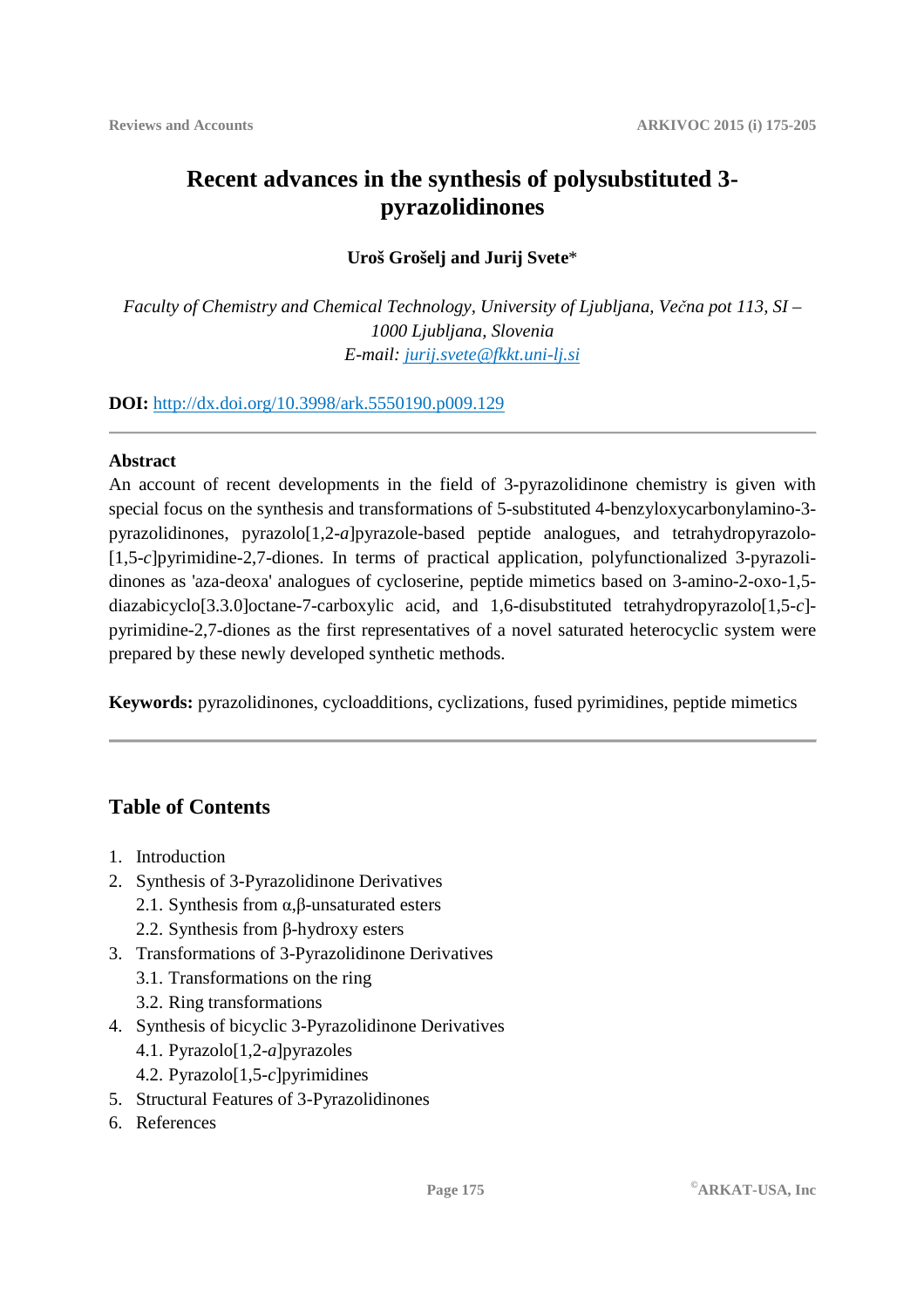### **1. Introduction**

3-Pyrazolidinone (Figure 1) and its derivatives are cyclic (internal) hydrazides of 3 hydrazinopropanoic acid, which are commonly available by treatment of *α*,*β*-unsaturated carboxylic acid derivatives with hydrazine hydrate. In spite of their structural simplicity and ease of preparation, there were almost no reports on 3-pyrazolidinones in the early times of organic chemistry until the second half of the  $20<sup>th</sup>$  century. The first reports on 3-pyrazolidinones date to the  $1940s$ .<sup>1–6</sup> Since that time, the importance of 3-pyrazolidinones has risen significantly, due to their applicability in industrial processes and biological activity. So far, progress on 3-pyrazolidinone chemistry has been reviewed by Dorn in 1981,<sup>7</sup> Claramunt and Elguero in 1991,<sup>8</sup> and in part by Svete in 2008.<sup>9</sup> Pyrazolidinone derivatives have been employed as dyes in food and other industries.<sup>7,10,11</sup> Their bioactivities range from analgesic and antipyretic (phenazone),<sup>12–14</sup> antiinflammatory (phenylbutazone), $12-14$  and anorectic (BW357U), $15$  to inhibitory activities of cyclooxygenase and lipoxygenase in BW755C and phenidone, respectively.<sup>16,17</sup> Bicyclic pyrazolidinones are used, among others, as drugs to relieve Alzheimer's disease<sup>18</sup> and as antibacterial agents.<sup>19–23</sup> Some important 3-pyrazolidinones are presented in (Figure 1).



**Figure 1.** Some important 3-pyrazolidinone derivatives.

Due to their applicability and biological activity, pyrazolidin-3-one derivatives, both monoand bi-cyclic, remain attractive synthetic targets. Particular challenge is associated with their enantio- and/or diastereoselective synthesis. Most of the early studies were performed on achiral and on lightly substituted chiral pyrazolidinones.<sup>7,8</sup> Recent studies, however, established the applicability of chiral polysubstituted 3-pyrazolidinones and their derivatives in the stereoselective synthesis of highly functionalized compounds.<sup>24–26</sup> Camphor derived pyrazolidin-3-one has been successfully employed as chiral auxiliary<sup>27</sup> while pyrazolidinone templates have been used in enantioselective Diels-Alder cycloadditions.<sup>28</sup> Several studies demonstrated the potential of pyrazolidin-3-ones as a new scaffold in organocatalysis.<sup>29–35</sup>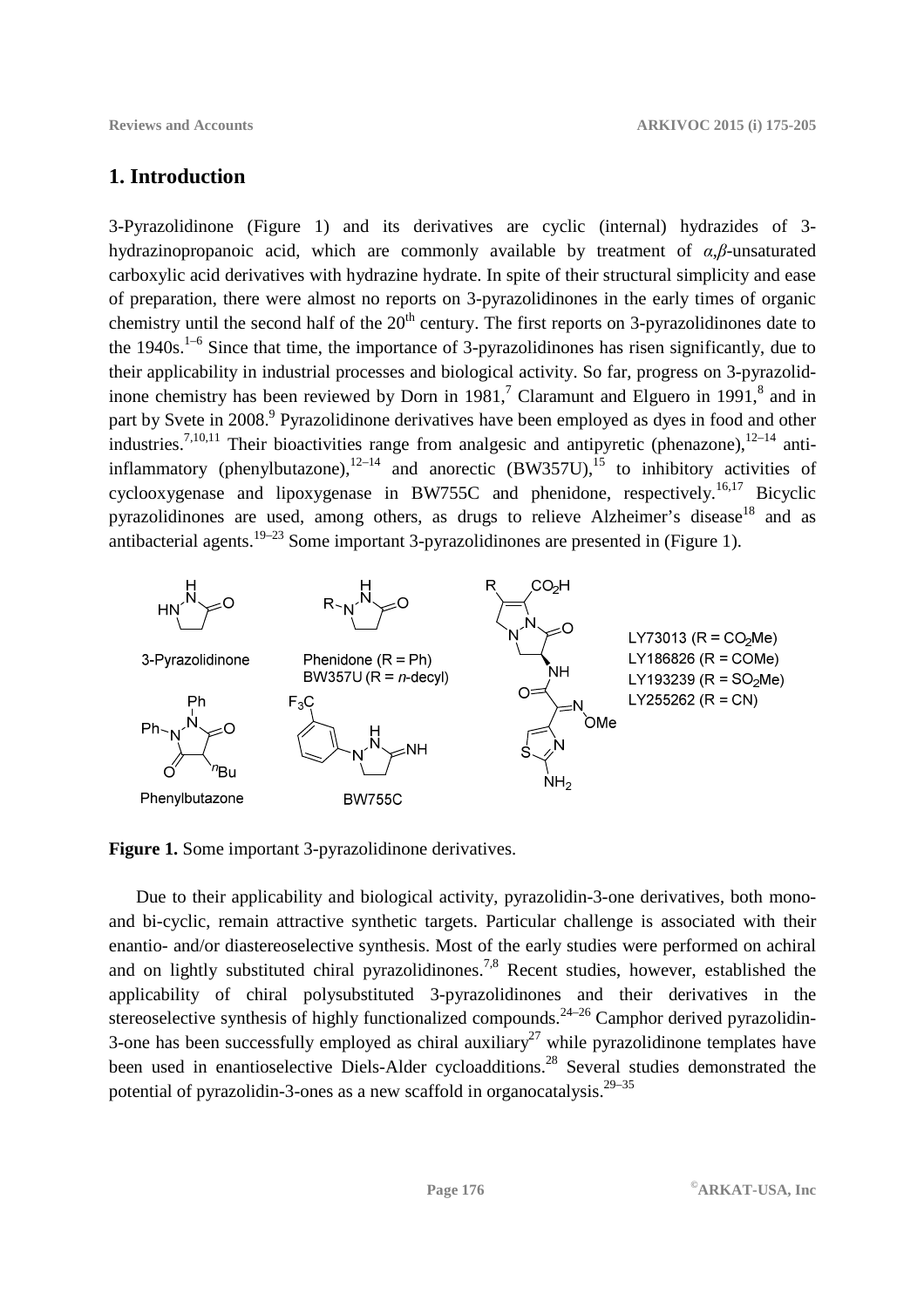In the last two decades, a substantial part of our research interest has also been devoted to the chemistry of 3-pyrazolidinones.9,36–38 Most of our work in this field was based on chiral racemic (4*R*\*,5*R*\*)-4-benzoylamino-5-phenylpyrazolidin-3-one as the model compound, which is easily available from 4-benzylidene-2-phenyl-5(4*H*)-oxazolone by heating with excess hydrazine hydrate.<sup>3,24</sup> This model compound was successfully employed in the synthesis of βpyrazolylalanine- and β-amino-β-phenylalanine derivatives and pyrazolo[1,2-*a*]pyrazole-based peptide mimetics.<sup>9</sup> In extension, we became interested in the preparation of saturated 6-aminoperhydropyrazolo[1,2-*a*]pyrazole-1(or 2)-carboxylates that could serve as building blocks for incorporation into oligopeptides. Another important issue was the preparation of non-racemic peptide analogues, available either by resolution or by asymmetric synthesis. Finally, literature search revealed that saturated bicyclic pyrazolidinone-based heterocyclic systems are pretty much unknown. In this account, our recent developments in the synthesis of 3-pyrazolidinones and their fused analogs are presented.

### **2. Synthesis of 3-Pyrazolidinone Derivatives**

#### **2.1. From α,β-unsaturated esters**

Heating of α,β-unsaturated esters (acrylates) with excess hydrazine hydrate is the most general and straightforward route to 3-pyrazolidinones.<sup>7-9</sup> In the case of functionalized acrylates, however, the use of excess hydrazine hydrate represents a limitation, since nucleophile-sensitive functional groups may also react. This limitation cannot be avoided by the use of nucleophileresistant protecting groups, since they are usually difficult to remove. Consequently, deprotection and further derivatisations are hardly feasible. For example, the amino function in the products derived from (4*R*\*,5*R*\*)-4-benzoylamino-5-phenylpyrazolidin-3-one (**1**) could not be deprotected without destroying the heterocyclic system as well. For this reason, we decided to perform the synthesis of *N*-benzyloxycarbonyl protected compounds to allow N-deprotection and further transformations of the products. First, 3-substituted methyl 2-(benzyloxycarbonylamino) acrylates **3a**–**i** were prepared by Wittig-Horner condensation of methyl 2- (benzyloxycarbonylamino)-2-(dimethoxyphosphoryl)acetate (**2**) with aldehydes and ketones following a slightly modified procedure by Schmidt and co-workers.<sup>39</sup> Acrylates **3a**–**i** were then treated with excess of N<sub>2</sub>H<sub>4</sub>·H<sub>2</sub>O in an alcohol (MeOH, EtOH, or <sup>*n*</sup>PrOH) at 20–100 °C to afford the corresponding 3-pyrazolidinones  $4a$ –**i** in 23–100% yields (Scheme 1).<sup>40–42</sup>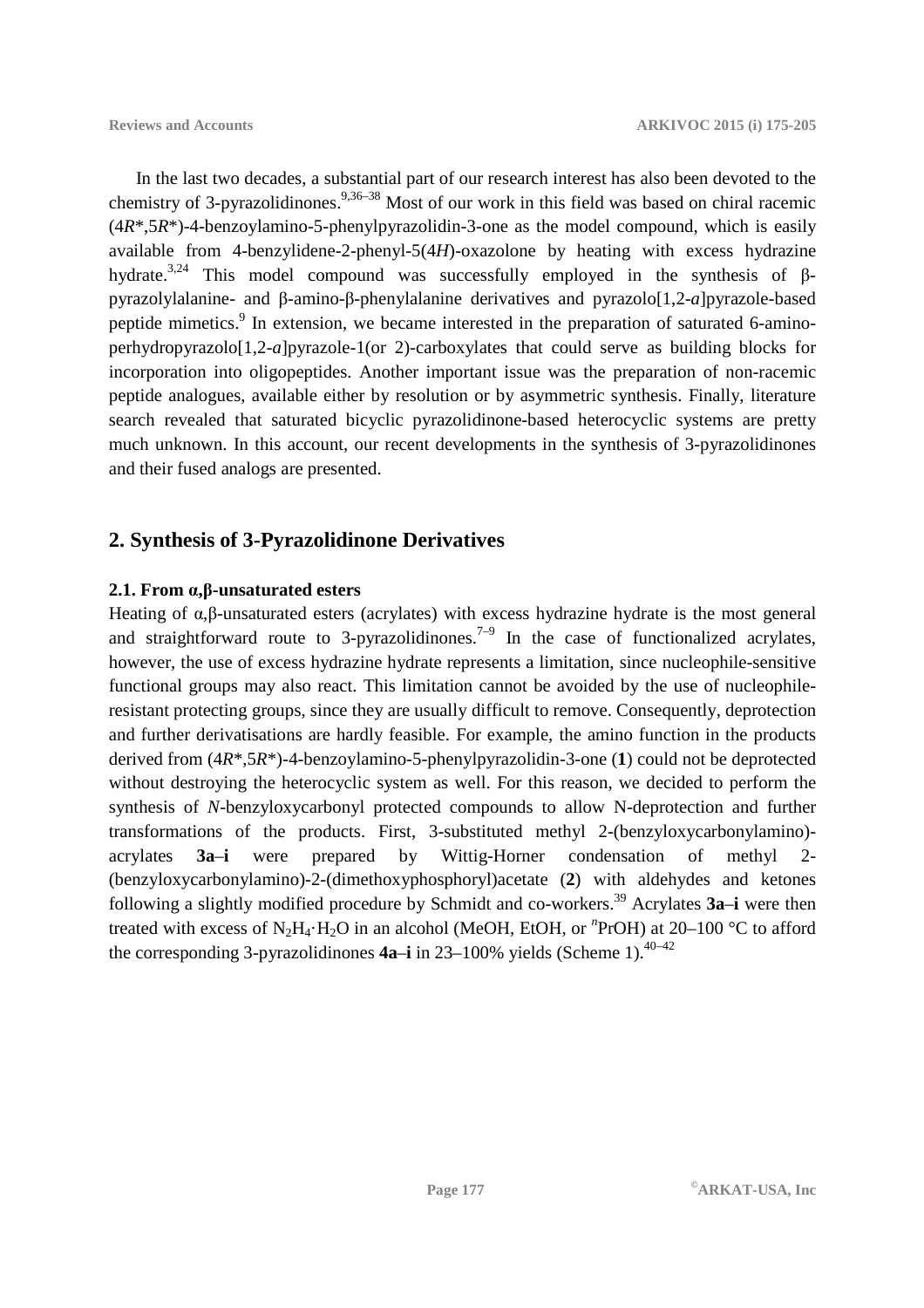

**Scheme 1.** Synthesis of 3-pyrazolidinones **4a**–**i**.

Another recent example of utilization of α,β-unsaturated esters in the synthesis of 3 pyrazolidinones is a 'ring switching' transformation of commercially available 5,6-dihydro-2*H*pyran-2-one (**5**) with hydrazine hydrate in ethanol at r.t. This reaction gave 5-(2 hydroxyethyl)pyrazolidin-3-one (**7a**) <sup>43</sup> in quantitative yield. It is also noteworthy, that 2 substituted analogues of **7a** could not be prepared in this way. For example, treatment of **5** with phenylhydrazine afforded the 1,4-addition intermediate **6**, which could not be converted into the corresponding pyrazolidinone **7b**, even under forcing conditions (Scheme 2).<sup>43,44</sup>



**Scheme 2.** Synthesis of 5-(2-hydroxyethyl)pyrazolidin-3-one (**7a**).

#### **2.2 From β-hydroxy esters**

Beside acrylates, β-sulfonyloxy esters are also suitable substrates for the preparation of 3 pyrazolidinones. Preparation of racemic 4-benzyloxycarbonylamino-3-pyrazolidinone **4j** from methyl *N*-benzyloxycarbonyl-*O*-tosylserinate (**8**) and hydrazine hydrate was reported by Jungheim and co-workers in 1987 (Scheme 3). $^{20}$ 



**Scheme 3.** Synthesis of 4-benzyloxycarbonylamino-3-pyrazolidinone (**4j**).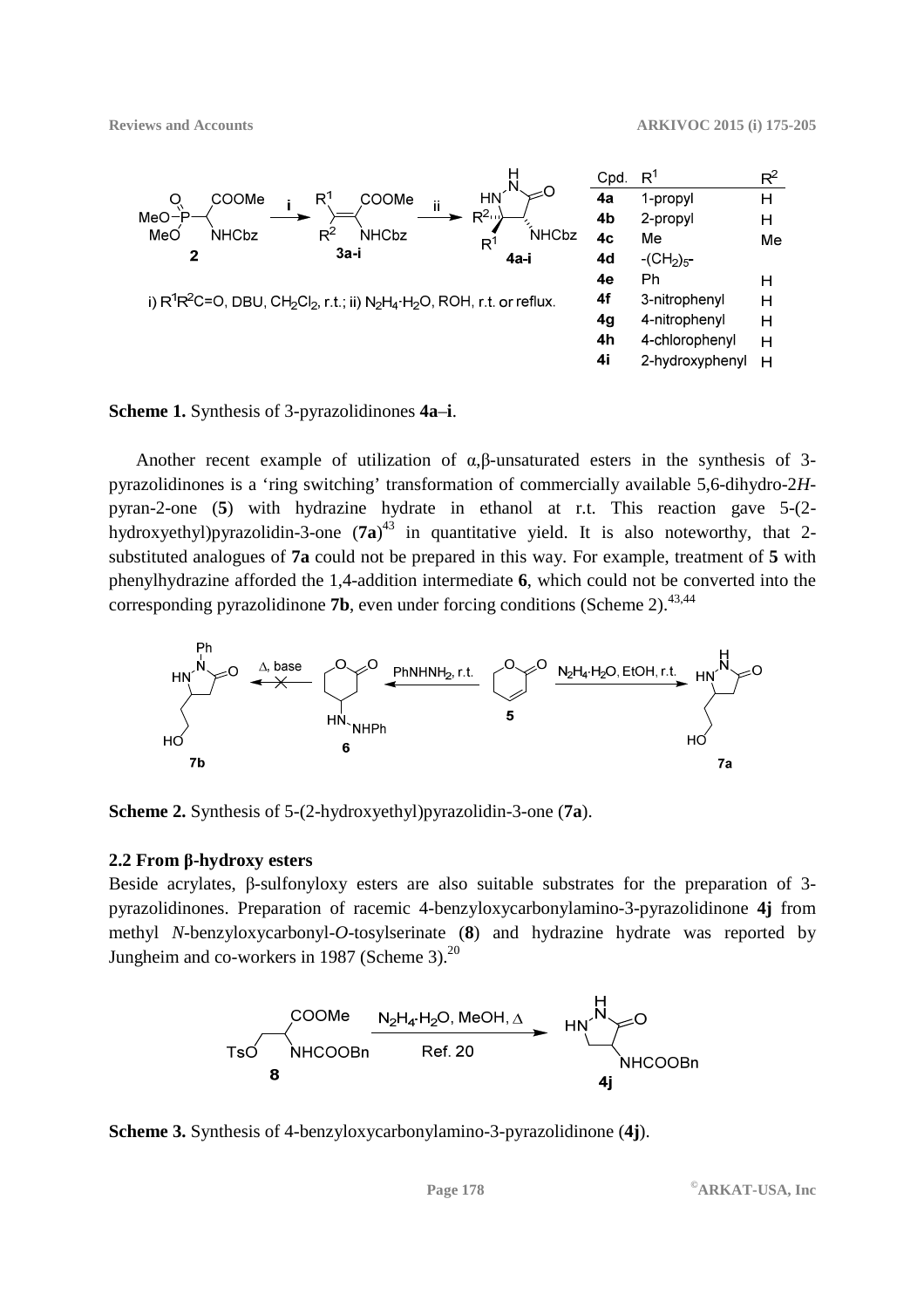Recently, non-racemic 3-pyrazolidinones have been prepared from L-phenylalanine. N-Cbz- (*S*)-3-phenylalanine (**9**) was converted into the corresponding *β*-keto ester **10**<sup>45</sup> in 43% yield *via* the addition of Li-enolate of methyl acetate to the reactive imidazolide of **9**. Subsequent reduction of **10** with NaBH4, followed by chromatographic separation and re-crystallization gave isomerically pure (3*R*,4*S*)-*β*-hydroxy ester **11**. <sup>46</sup> Mesylation of **11** in pyridine gave **12**, which was further treated with excess hydrazine hydrate in  $CH_2Cl_2$  to yield the desired pyrazolidin-3-one in full conversion as an inseparable mixture of epimers **13** and **13′** in a ratio of 62:38 and in 57% yield. Following the same reaction conditions, cyclization of **12** with methylhydrazine yielded two regioizomeric pyrazolidinones each as a mixture of epimers in 100% conversion. The products **14**, **14′**, **15**, and **15′** were formed in a ratio of 35:26:26:13. Chromatographic separation yielded pure isomers **14**, **14′**, and **15** in 25%, 18%, and 10% yield, respectively. Performing the reaction under identical conditions in DMF did not significantly change the product ratio. The formation of two regioisomers in the reaction of **12** with methylhydrazine was not unexpected. The poor diastereoselectivity of the formation of **13**/**13′**–**15**/**15′** implies that substitution of the mesylate group with hydrazine proceeds, either *via* a mixed  $S_N1/S_N2$  mechanism, or alternatively, *via* initial elimination of mesylate group, followed by 1,4-addition of hydrazine to the so formed  $\alpha$ , $\beta$ -unsaturated ester intermediate (Scheme 4).<sup>47</sup>



i) CDI, THF, r.t.; ii) MeOAc, LDA, THF, -61 °C; iii) NaBH<sup>4</sup> , MeOH, -5 °C; iv) chromatographic separation; v) re-crystallization; vi) MsCl, pyridine, -5 °C; vii) N $_2$ H $_4$ ·H $_2$ O, CH $_2$ Cl $_2$ , r.t.; viii) MeNHNH $_2$ , CH $_2$ Cl $_2$ , r.t.

**Scheme 4.** Synthesis of non-racemic pyrazolidin-3-ones **13/13′**–**15**/**15′**.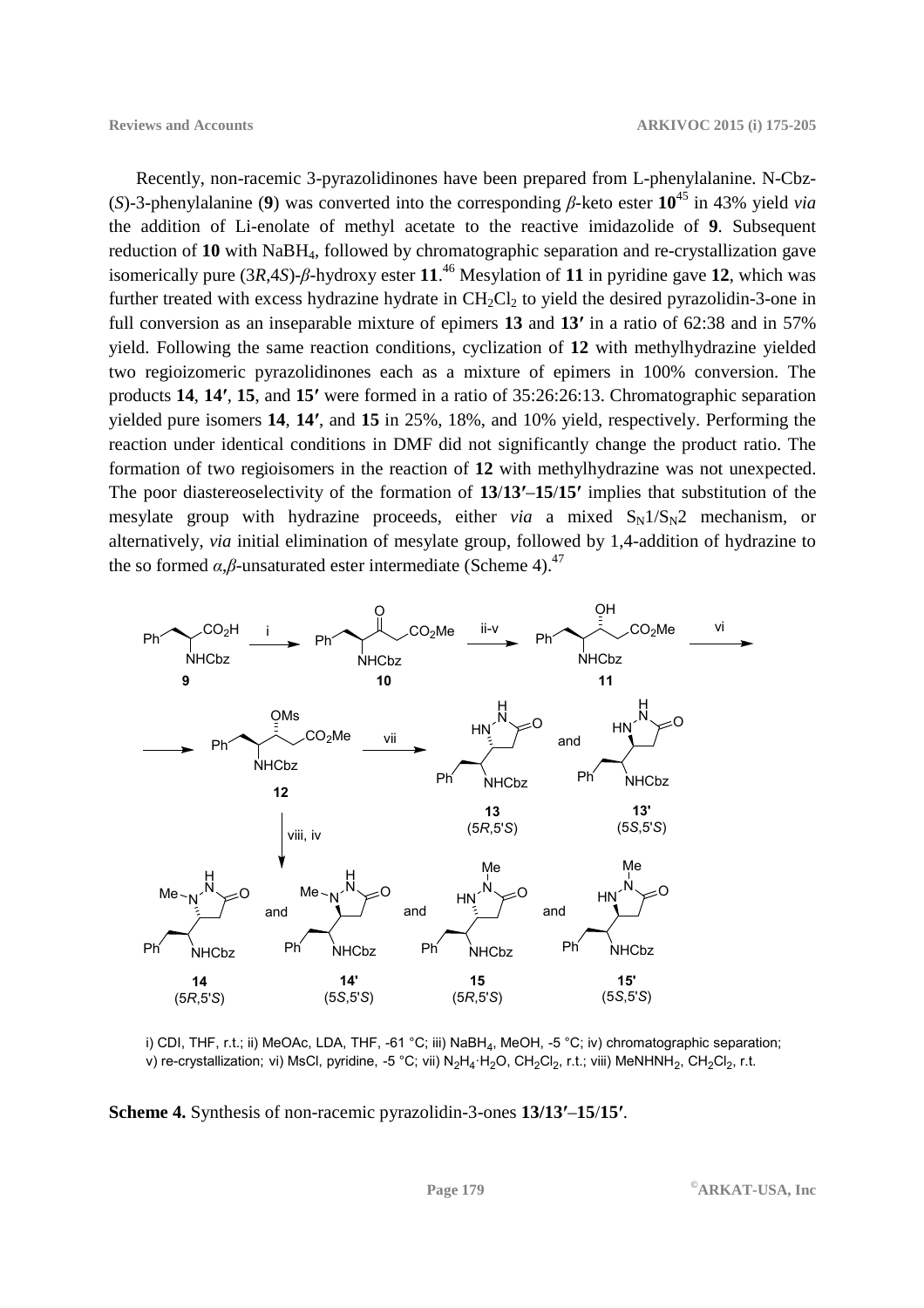Finally, 5-(2-aminoethyl) substituted 3-pyrazolidinones have also been synthesized in six steps from methyl acrylate (16). Following literature examples,<sup>48</sup> solvent-free DBU-catalysed Michael addition of benzylamine, 1-butylamine, and 1-propylamine to **16** gave methyl βalaninates **17a**–**c**, which were Cbz-protected and the so formed *N*-alkyl-*N*-Cbz-*β*-alanine esters **18a**–**c** were hydrolyzed to afford *N*-alkyl-*N*-Cbz-*β*-alanines **19a**–**c** <sup>46</sup> in 34–51% yields over three steps. Masamune-Claisen condensation of **19a**–**c** with monomethyl magnesium malonate was carried out according to the literature procedure for homologation of closely related amino acid derivatives48,50–52 to give the corresponding *β*-keto esters **20a**–**c** in 87–92% yields. Reduction of **20a**–**c** with NaBH4, mesylation of the alcohols **21a**–**c**, and cyclisation of the mesylates **22a**–**c** with hydrazine hydrate furnished 5-{2-[(alkyl)(benzyloxycarbonyl)amino]ethyl}pyrazolidin-3ones 23a–c in 43–61% yields over three steps (Scheme 5).<sup>53</sup>



i) R $^1$ NH<sub>2</sub>, cat. DBU, r.t.; ii) ClCOOBn, CH<sub>2</sub>Cl<sub>2</sub>, Et<sub>3</sub>N, 0-20 °C; iii) aq. NaOH, MeOH, r.t.; iv) CDI, THF, r.t., then potassium monomethyl malonate, MgCl<sub>2</sub>, r.t.; v) NaBH<sub>4</sub>, MeOH, 0-20 °C, vi) MsCl, pyridine, 0-20 °C; vii)  $N_2H_4H_2O$ , MeOH, r.t.

**Scheme 5.** Synthesis of pyrazolidin-3-ones **23a**–**c**.

## **3. Transformations of 3-Pyrazolidinone Derivatives**

#### **3.1 Transformations on the ring**

It is within this context that functionalization at the ring nitrogen atoms is usually performed. On account of the cyclic hydrazide structure of 3-pyrazolidinones, the reactivities of the two nitrogen atoms differ significantly. The more basic and more nucleophilic N(1) is also more reactive. It preferably reacts with  $sp^2$  electrophiles, such as carbonyls, electron-deficient alkenes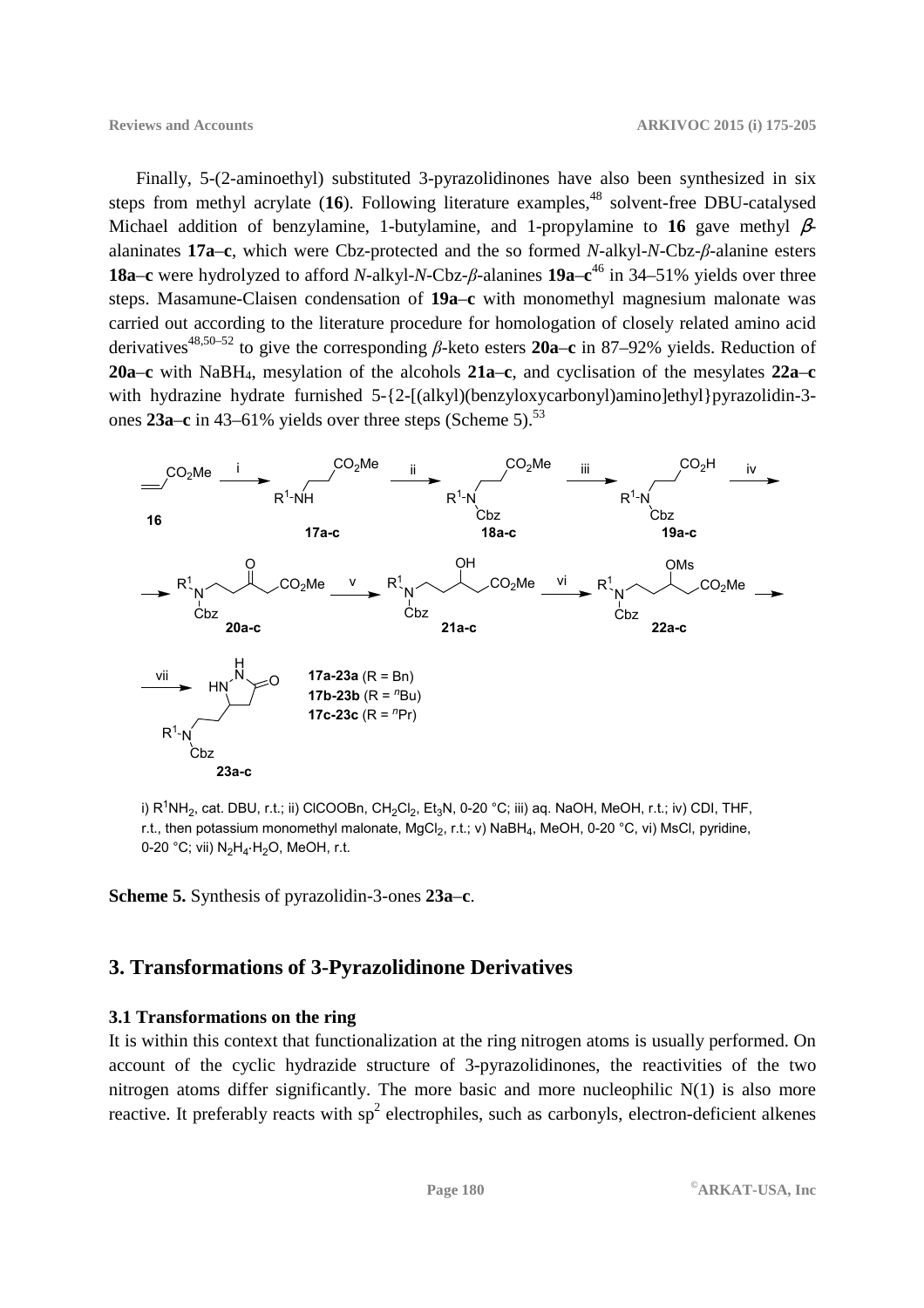and alkynes, and carbocations  $(S_N1$  substrates), whereas reactions with sp<sup>3</sup> type of electrophiles  $(S_N^2)$  substrates, such as primary alkyl halides) are usually difficult. A better way to obtain the corresponding 1-(primary alkyl)-3-pyrazolidinones is reduction of easily available azomethine imines with complex hydrides, e.g. with  $NaBH_4$  or  $NaBH_3CN$ . Once the  $N(1)$  is occupied, the amidic nitrogen N(2) can react with primary alkyl halides in the presence of a base in polar aprotic solvents to give the 1,2-disubstituted derivatives (Figure 2).<sup>7–9,54</sup>



**Figure 2.** Functionalizations of ring nitrogen atoms with electrophiles.

A recent example of sequential derivatization of 5-substituted (4*R*\*,5*R*\*)-4 benzyloxycarbonylamino-3-pyrazolidinones is a simple five-step synthesis of fully substituted (4*R*\*,5*R*\*)-4-aminopyrazolidin-3-ones as analogues of D-cycloserine. It comprises a two-step preparation of 5-substituted (4*R*\*,5*R*\*)-4-benzyloxycarbonylamino-3-pyrazolidinones **4** (cf. Scheme 1), reductive alkylation at  $N(1)$ , alkylation of the amidic  $N(2)$  with alkyl halides, and simultaneous hydrogenolytic deprotection/reductive alkylation of the primary amino group. The major advantage of the synthesis is that it enables an easy stepwise functionalization of the 3 pyrazolidinone core with only two types of common reagents, aldehydes (or ketones) and alkyl halides (Figure 3). $^{42}$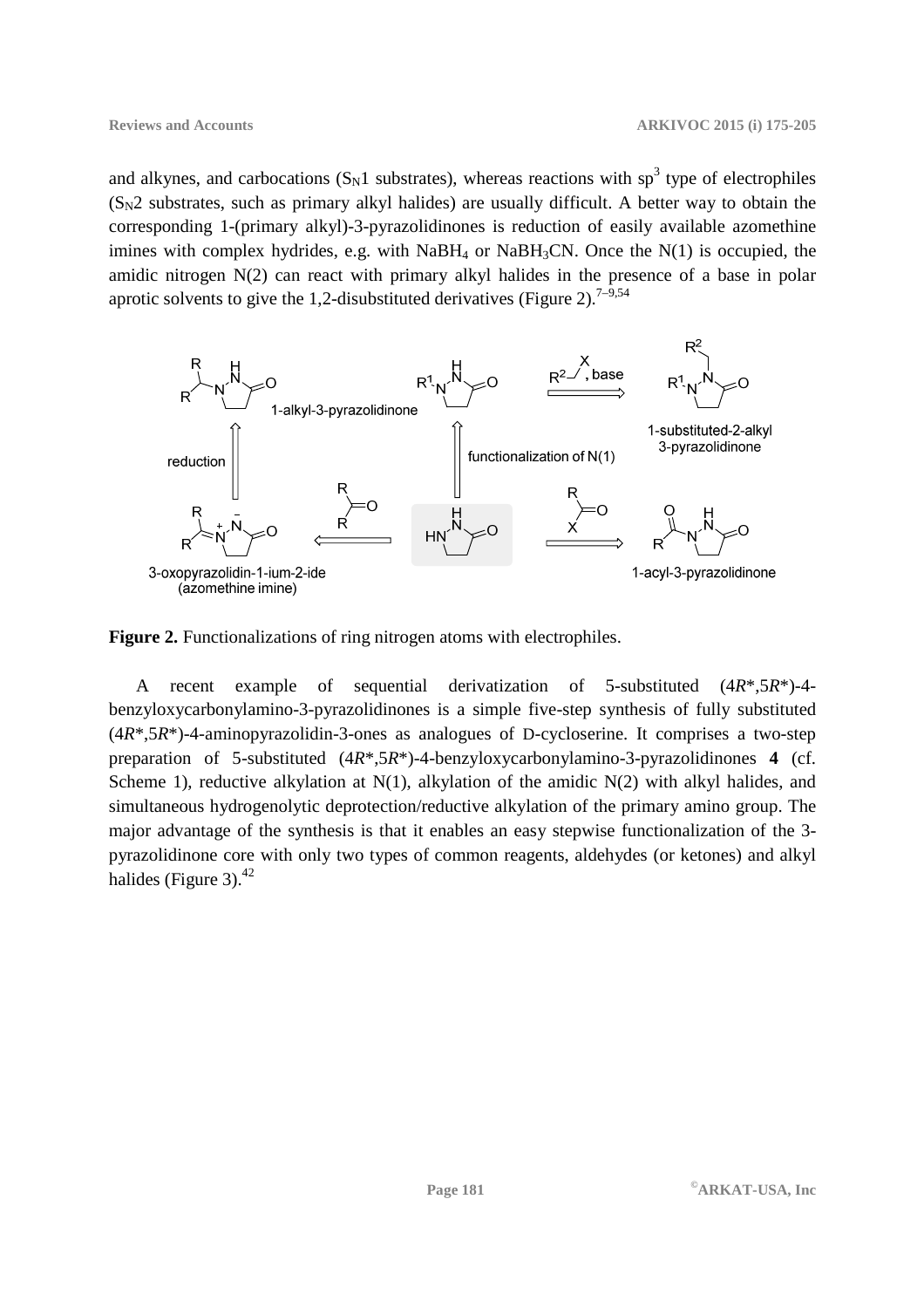

**Figure 3.** Cycloserine, its 'aza-deoxa' analogues, and their synthesis.

Acid-catalyzed treatment of **4a**–**c**,**e** with acetone and aromatic aldehydes in MeOH gave the corresponding azomethine imines **24a–j** in 31–99% yields. Reduction of **24a** ( $R^1 = {}^i Pr$ ,  $R^2 = H$ ,  $R^3$  = benzylidene) with NaBH<sub>4</sub> in MeOH at r.t. afforded the 1-benzyl derivative 25a in 93% yield (Path A). The other N(1)-alkylated derivatives **25** were prepared by an one-pot procedure *via in situ* formation of azomethine imines **24**, followed by subsequent reduction with NaBH4. In this manner, a series of ten N(1)-alkylated 4-(benzyloxycarbonylamino)-3-pyrazolidinones **25a**–**j** were obtained in 21–95% yields (Path B).  $S_N2$ -type alkylation of the amidic N(2) was performed with primary alkyl halides in DMF in the presence of  $K_2CO_3$  at r.t. to furnish the fully substituted 4-amino-3-pyrazolidinones 26a–h in 45–97% yields (Scheme 6).<sup>42</sup>



**Scheme 6.** Synthesis of 1-substituted- (**25**) and 1,2-disubstituted pyrazolidinones **26**.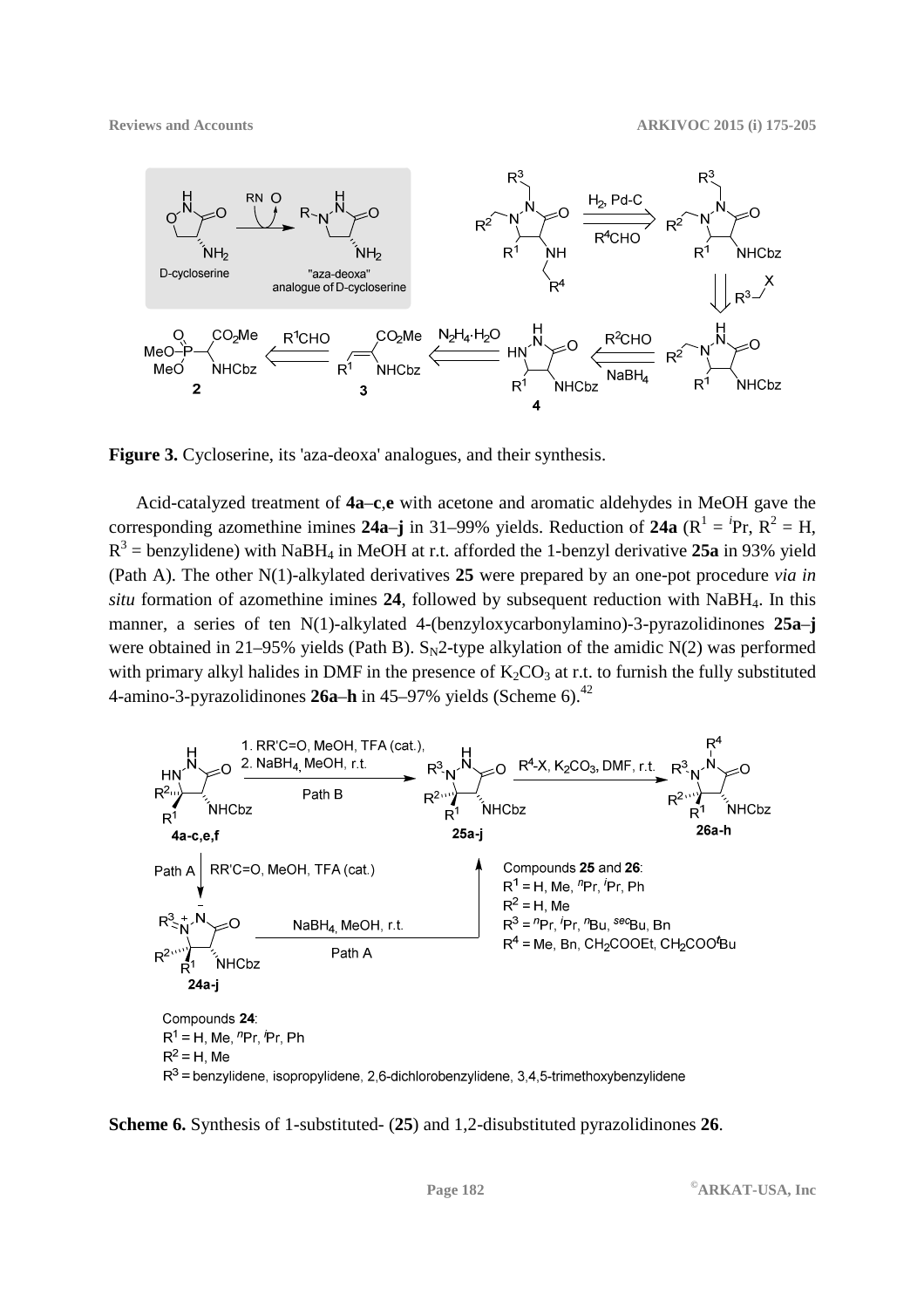To bring other functionalities to the amino function, transformations of the benzyloxycarbonylamino group at position 4 were studied as well. Hydrogenolytic deprotection of the 4-amino function in the Cbz-protected 4-aminopyrazolidinones **4**, **25**, and **26** gave the free amines **27**, **28**, and **29**, respectively, in almost quantitative yields. When hydrogenolytic deprotection of the 1,5-disubstituted 4-benzyloxycarbonylamino-3-pyrazolidinones **25** was carried out in the presence of an aldehyde or a ketone, the 4-alkylamino-3-pyrazolidinones **30** were obtained in 75–100% yields. Somewhat surprisingly, acylations of the 1,2-unsubstituted (4*R*\*,5*R*\*)-4-amino-5-isopropyl-3-pyrazolidinone **27** with acid chlorides or with carboxylic acids in the presence of activating reagents, such as 2-ethoxy-1-ethoxycarbonyl-1,2-dihydroquinoline (EEDQ) and 1,1′-carbonyldiimidazole (CDI), did not give the desired carboxamides. The only successful N-acylation of **27** was the reaction with [1,1′-biphenyl]-4-carboxylic acid in the presence of bis(pentafluorophenyl) carbonate (BPC) in DMF, which afforded the corresponding *N*-acyl derivative 31 in 10% yield. Though surprising, the difficult acylation of the NH<sub>2</sub> group could be the result of the highly polar character of **27** as cyclic *α*-amino hydrazide comprising three different amino groups. On the other hand, acylation of the less polar 1-substituted or 1,2 disubstituted pyrazolidinones 28 and 29 with phenylacetic acid and EEDQ in  $CH<sub>2</sub>Cl<sub>2</sub>$  proceeded smoothly to produce the corresponding carboxamides **32** and **33** in 83% and 82% yield, respectively (Scheme 7). $^{42}$ 



**Scheme 7.** Synthesis of polysubstituted pyrazolidinones **27**–**33**.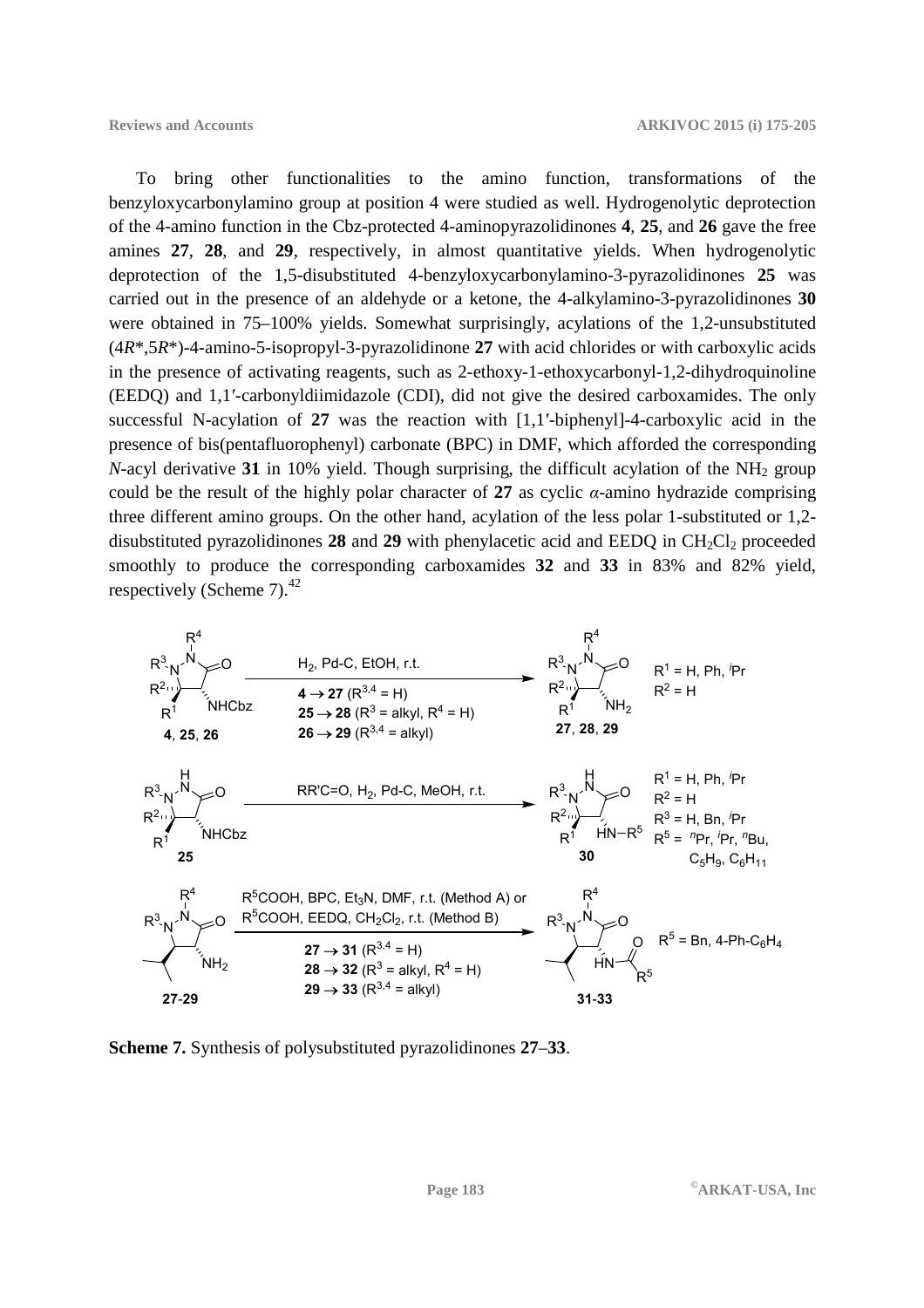#### **3.2 Ring transformations**

5-Aryl-3-pyrazolidinones undergo thermally- or hydrogenolytically-induced 'ring switching' transformation into *N*-aminohydantoins. This reaction was observed for the first time in the course of our studies on cycloadditions of (1*Z*,4*R*\*,5*R*\*)-1-arylmethylidene-4-benzyloxycarbonylamino-3-oxo-5-phenylpyrazolidin-1-ium-2-ides **24a**,**b** to *tert*-butyl acrylate in refluxing anisole. Aside from the expected cycloadducts, significant amounts  $(\sim 25\%)$  of benzylideneiminohydantoins  $35$  were obtained as side products.<sup>41</sup> Heating  $24a$ , b alone in anisole under reflux furnished the corresponding *N*-iminohydantoins **35a**,**b** as the sole products in good yields. This ring transformation can be rationalized by thermal cleavage of benzylic-type C–N bond in the enol form of azomethine imine **24′**. The so formed α,β-unsaturated hydrazide **34** cyclizes into **35** by nucleophilic attack of the amidic nitrogen to the Cbz group (Scheme 8).<sup>40</sup>



**Scheme 8.** Ring switching' transformation of pyrazolidinone derivatives **24a**,**b** into the *N*-iminohydantoins **35a**,**b**.

Another, somewhat surprising, transformation was observed in the attempted preparation of (1*Z*,4*R*\*,5*R*\*)-2-amino-5-phenyl-3-pyrazolidinone (**36**) by catalytic hydrogenation of the Cbzprotected compound **4e**. Instead of the desired product **36**, the *N*-aminohydantoin **39** was obtained in 69% yield. Also here, the reaction pathway is explainable by sequential hydrogenolytic cleavage of the benzylic C–O and C–N bonds in **4e** to give the α-amino hydrazide 37. Under slightly elevated pressure  $(3 \text{ bar})$ , the amine 37 and  $CO<sub>2</sub>$  are in equilibrium with the carbamic acid **38**, which cyclizes to *N*-amino hydantoin **39**. <sup>40</sup> The proposed mechanism is supported by known, closely related examples of cyclizations of *N*-benzyloxycarbonyl-*α*amino acid hydrazides<sup>55–57</sup> and  $\alpha$ -semicarbazidoacetates<sup>58–60</sup> into 3-aminoimidazolidine-2.4diones. Besides, the above transformation is also related to Bucherer's synthesis of hydantoins, which proceeds in a closed vessel under slightly elevated pressure utilizing  $CO<sub>2</sub>$  (or carbonate) as a C<sub>1</sub>-synthon (Scheme 9).<sup>61,62</sup>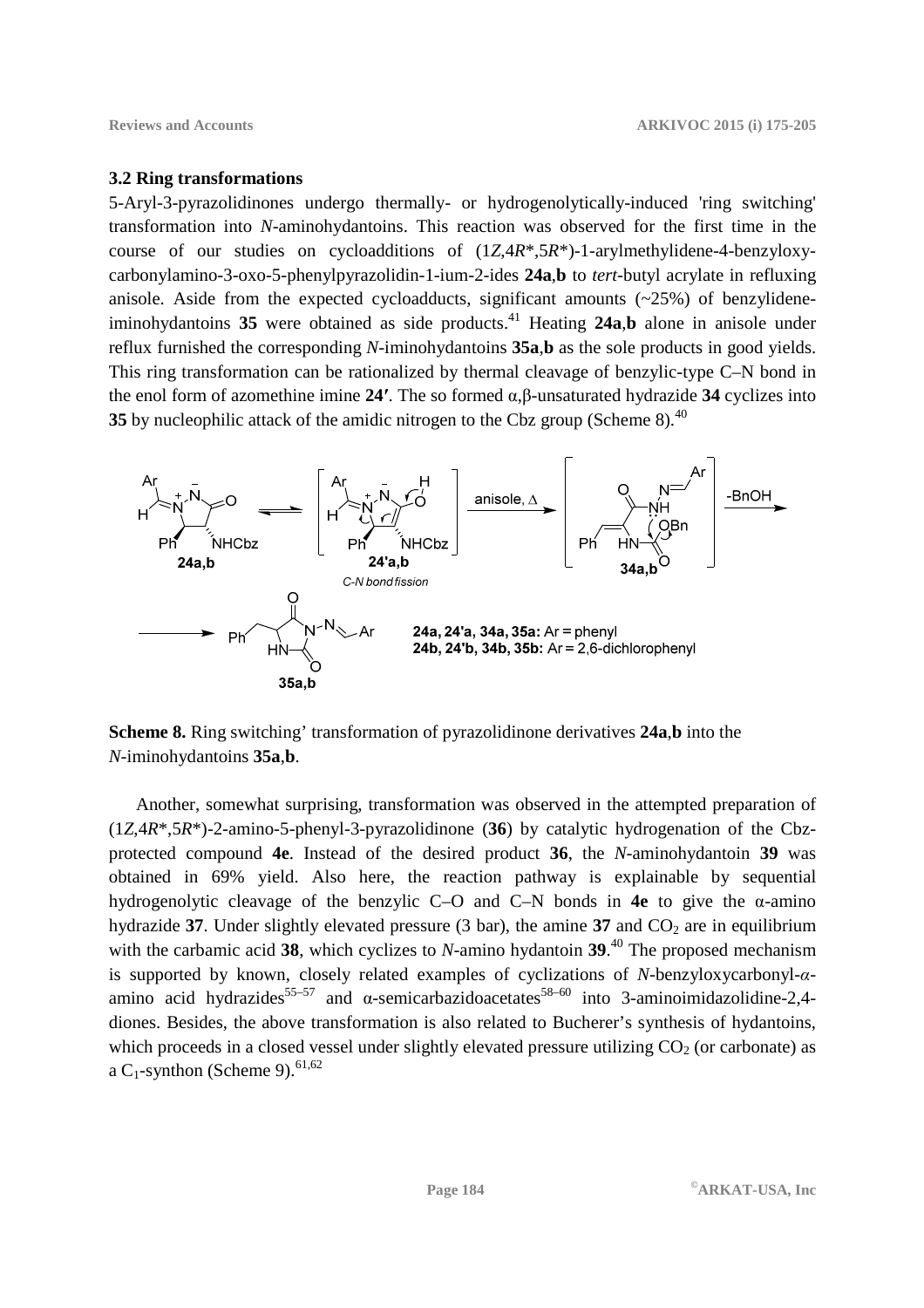**Reviews and Accounts ARKIVOC 2015 (i) 175-205** 



**Scheme 9.** Transformation of the pyrazolidinone **4e** into *N*-aminohydantoin **39**.

## **4 Synthesis of Bicyclic 3-Pyrazolidinone Derivatives**

### **4.1 Pyrazolo[1,2–***a***]pyrazoles**

The synthesis of molecules that can mimic the structure and properties of peptides certainly represents an interesting and important research topic in the fields of organic synthesis and medicinal chemistry. $63-67$  An important group of conformationally constrained dipeptide analogues are azabicycloalkane amino acids, comprising various saturated fused heterocycles with a bridgehead nitrogen atom.<sup>68–70</sup> 6-Amino-7-oxotetrahydropyrazolo<sup>[1</sup>], 2-*a*]pyrazole-1carboxylic acid (**40**) based scaffolds are a subgroup of 5,5-fused azabicycloalkane amino acids. The applicability of **40** for the preparation of biologically active peptide mimetics was successfully demonstrated by researchers at Eli Lilly almost three decades ago.<sup>19–22</sup> Strangely enough, very few other examples of **40**-derived compounds have been reported since 1990, meaning that **40** is a practically unexplored scaffold with reasonable applicative potential. The most general and straightforward synthetic approach towards derivatives of **40** includes stereoselective 1,3-dipolar cycloaddition as the key-step and starting from 4-acylamino-3 pyrazolidinones, which in turn are easily available by simple treatment of α,β-dehydro-α-amino acid derivatives with excess hydrazine hydrate.<sup> $7-9,71$ </sup> Retrosynthetic analysis reveals that derivatives of **40** with up to five stereogenic centers are available in four steps and from four building blocks: a) *N*-acylglycines, b) aldehydes (or ketones) c) hydrazine hydrate, and d) α,βunsaturated esters. Thus, combination of just four types of widely available building blocks enables an easy access to structurally diverse heterocyclic dipeptides (Figure 4).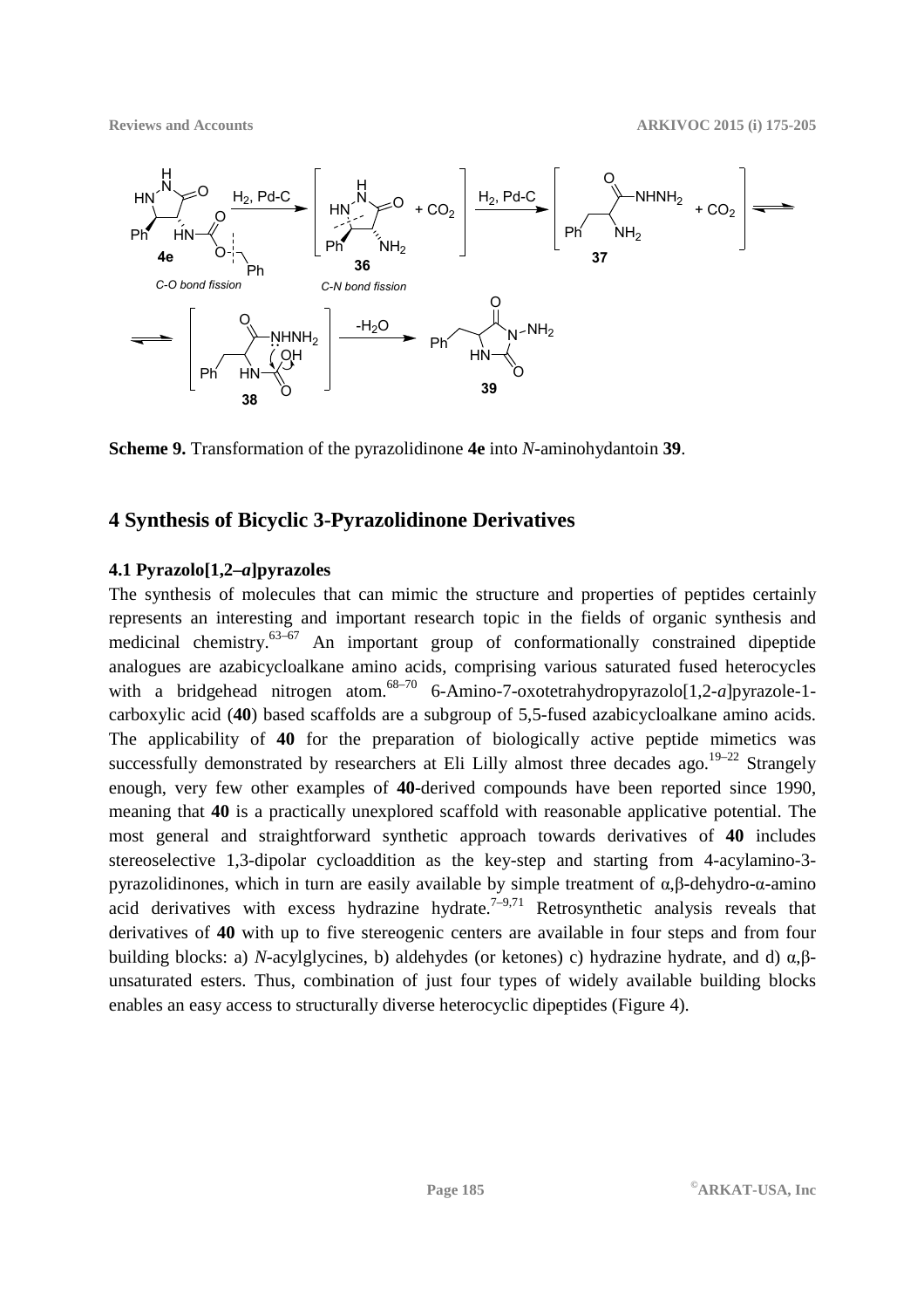

**Figure 4.** Retrosynthetic analysis of derivatives of **40**.

In the last decade, our studies on [3+2] cycloadditions of (1*Z*,4*R*\*,5*R*\*)-1-arylmethylidene-4 benzoylamino-3-oxo-5-phenyltetrahydropyrazol-1-ium-2-ides **41** to various dipolarophiles has revealed the general reactivity and selectivity of these cycloadditions, as well as their applicability in high-throughput synthesis.<sup>72,73</sup> Stereocontrol can be illustrated by cycloadditions of 41 to methyl methacrylate (Scheme 10).<sup>74</sup>



**Scheme 10.** Cycloadditions of **41a**–**e** to methyl methacrylate.

The stereoselectivity of the cycloadditions of dipoles **41a**–**e** to methyl methacrylate was in agreement with the stereochemistry observed by related cycloadditions<sup>9,72,73,75</sup> and could be explained in the following way: an *ortho*-unsubstituted 1′-aryl group in dipoles **41a**–**c** can rotate around the C(1′)–Ar bond, thus shielding equally both faces of the dipole **41′a**–**c**. Consequently, the phenyl ring at position 5 is the stereodirecting group, which hinders the (1′*Si*)-face of the (*Z*)-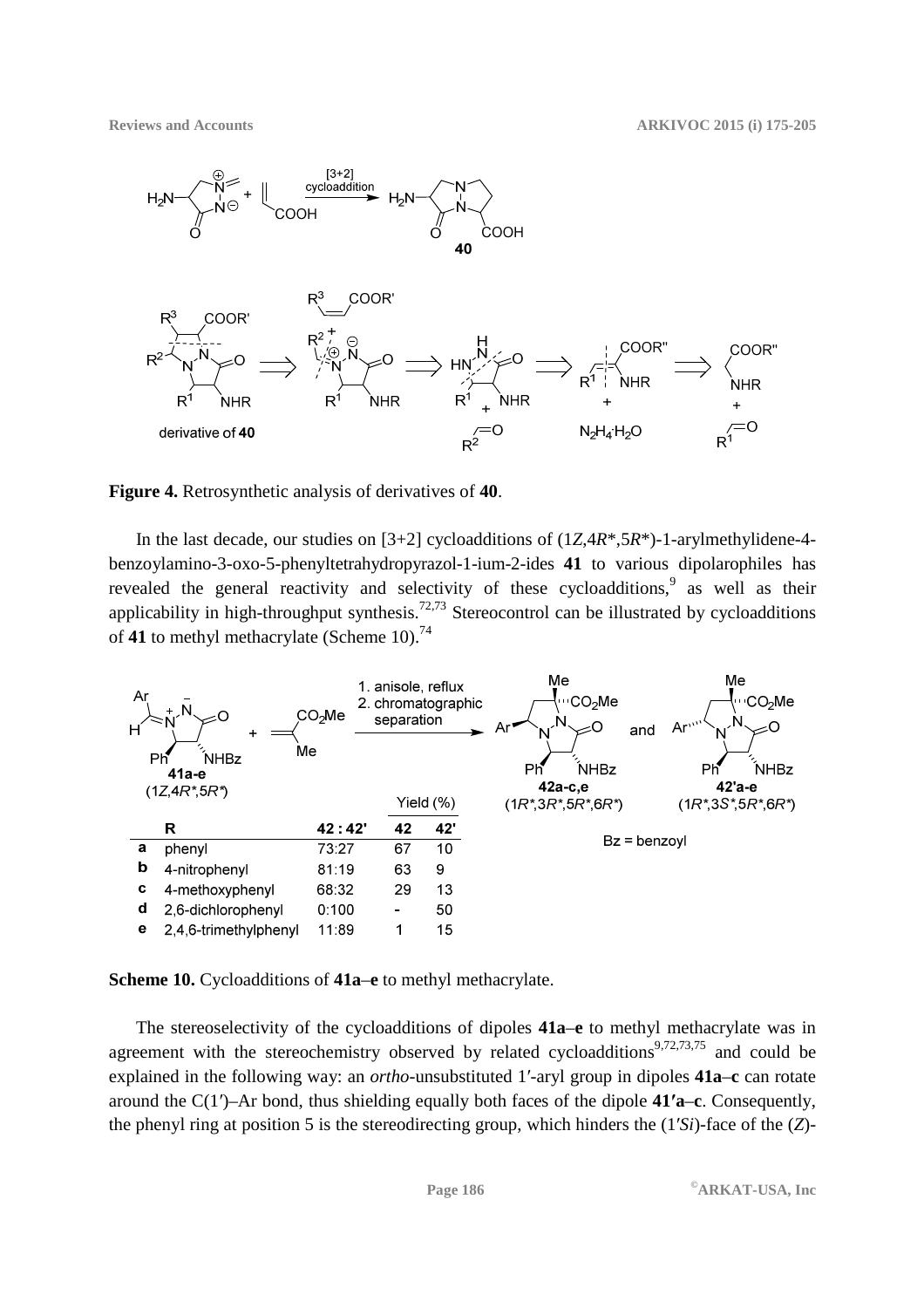dipole **41′**. Formation of the major (1*R\**,3*R\**,5*R\**,6*R\**)-isomers **42a**–**c** is explainable by preferential *endo*-attack of methyl methacrylate from the less hindered (1′*Re*)-face of dipole **41′a**–**c** *via* the proposed transition state **TS1**. On the other hand, rotation around the C(1′)–Ar bond is not possible in *ortho*-disubstituted dipoles **41d**,**e**, which presumably adopt a twisted conformation **41″d**,**e**, where steric hindrance of the (1′*Re*)-face by the *ortho*-substituent pointing towards the N(2) becomes stronger than hindrance of the (1′*Si*)-face by the 5-Ph group. Thus, the predominant *exo*-approach of the dipolarophile from the less hindered (1′*Si*)-face of the (*Z*) dipoles **41″d**,**e** gives the major (1*R\**,3*S\**,5*R\**,6*R\**)-isomers **42′d**,**e** *via* the proposed transition state **TS1′** (Scheme 11).<sup>74</sup>



**Scheme 11.** Proposed stereocontrol in cycloadditions of **41** to methyl methacrylate.

Though very useful for the determination of reactivity and selectivity of the above  $[3+2]$ cycloadditions,<sup>9,38</sup> the obtained cycloadducts were not suitable for incorporation into peptides, since carboxy and amino functions  $(CO<sub>2</sub>)$ Me and NHCOPh, respectively) could not be selectively deprotected without cleaving the pyrazolo $[1,2-a]$ pyrazolone system as well. Thus, selective deprotection of a heterocyclic dipeptide was mandatory for a viable method for the synthesis of peptide mimetics. To do this, we decided to try out a classical peptide chemistry approach utilizing a combination of Boc and Cbz protecting groups. Cycloadditions of 1-arylmethylidene-4-benzyloxycarbonyl-amino-3-oxopyrazolidin-1-azomethine imines to *tert*-butyl 2-alkenoate would give selectively deprotectable dipeptides enabling derivatization of the carboxy and the amino function. Furthermore, coupling of the racemic dipeptide with an enantiomerically pure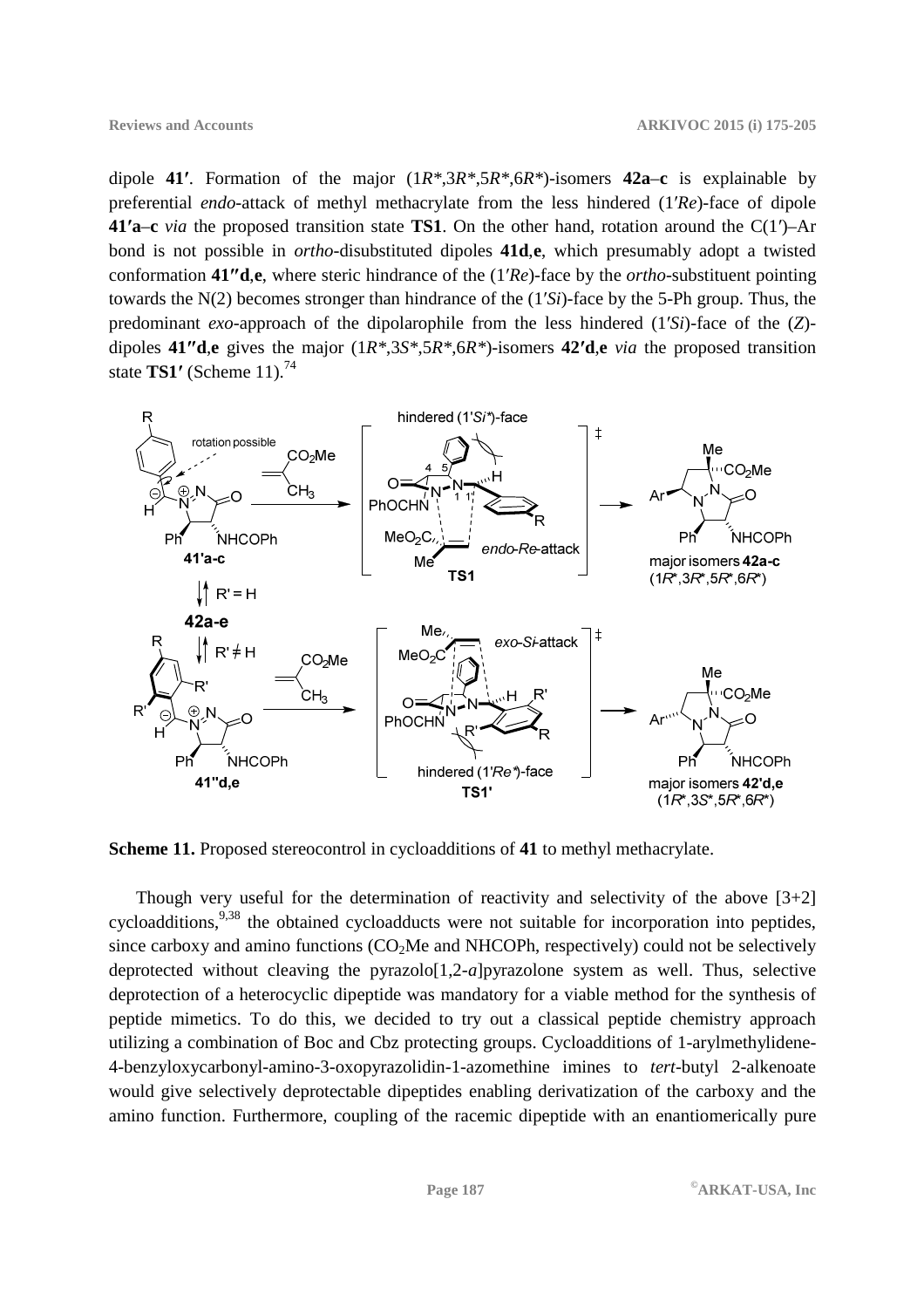reagent (*e.g.* with *α*-amino acid derivative), followed by separation of the so formed diastereomers would give non-racemic tripeptides. $41$ 

The starting 3-pyrazolidinones **4** and azomethine imines **24** were prepared as described previously (*cf.* Schemes 1 and 6).<sup>40–42</sup> First, cycloadditions of 5-phenyl substituted dipoles **24a,b** to *tert*-butyl acrylate were carried out under standard conditions, *i.e.* in refluxing anisole.<sup>9</sup> Somewhat expectedly,<sup>40</sup> reactions of 5-phenyl substituted dipoles **24a,b** furnished, along with cycloadducts **43**–**46**, the hydantoin derivatives **35a,b** in ~25% yields. Evaporation of the filtrates followed by separation by column chromatography (CC) and medium pressure liquid chromatography (MPLC) then furnished the corresponding cycloadducts **43a**–**45a**, **44b**, and **46b** in 5–36% yields (Scheme 12). $^{41}$ 



i) tert-butyl acrylate, anisole, reflux; ii) chromatographic separation

**Scheme 12.** Cycloaddition of azomethine imines **24a,b** to *t*-butyl acrylate.

On the other hand, the C(5)–N(1) bond in 5-isopropyl substituted dipoles **24c**,**d** is thermally stable and the formation of hydantoins **35** was not observed in cycloadditions of azomethine imines **24c,d** to *tert*-butyl acrylate, which produced only the corresponding cycloadducts **43**–**47**. Subsequent chromatographic separation of isomeric cycloadducts furnished isomerically pure compounds **43c**, **45c**, and **44d–47d** in  $7-33\%$  yields (Scheme 13).<sup>41</sup>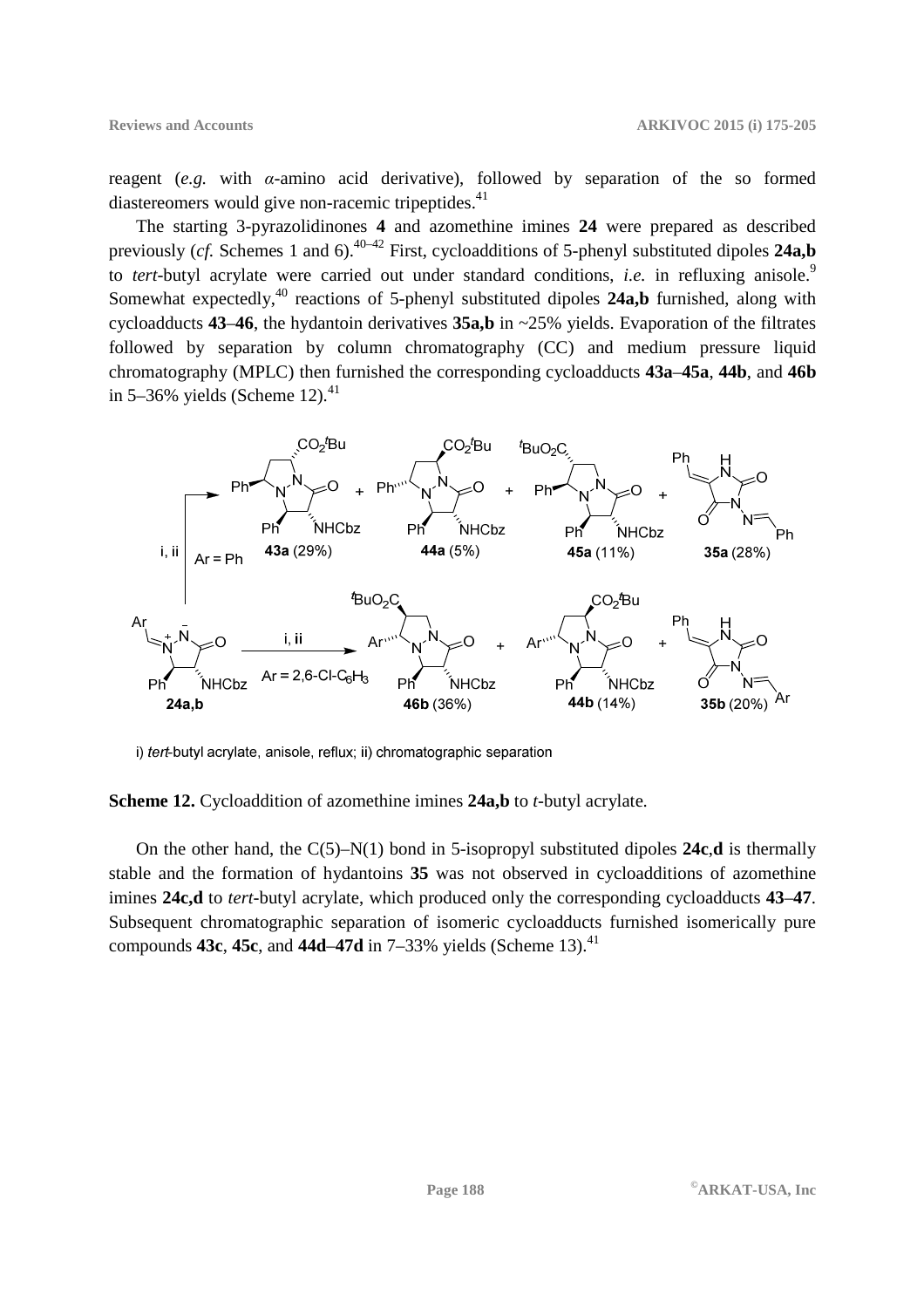

i) *tert*-butyl acrylate, anisole, reflux; ii) chromatographic separation.

#### **Scheme 13.** Cycloaddition of azomethine imines **24c,d** to *t*-butyl acrylate.

In contrast, cycloadditions of **24c,d** to *tert*-butyl methacrylate were regio- and stereoselective. Cycloaddition to dipole **24c** followed by chromatographic separation furnished diastereomeric cycloadducts **48c** and **49c** in 35% and 9% yield, respectively, while cycloaddition to the *ortho*-disubstituted dipole **24d** gave compound **49d** as the only product in 66% yield (Scheme 14). $41$ 



i) tert-butyl methacrylate, anisole, reflux; ii) chromatographic separation

**Scheme 14.** Cycloaddition of azomethine imines **24c,d** to *t*-butyl methacrylate.

The regioselectivity and stereoselectivity of the cycloadditions and configurations of the major isomers **43**, **46**, **48**, and **49** were in agreement with previous results obtained by cycloadditions of closely analogous dipoles to methyl acrylate<sup>75</sup> and methyl methacrylate.<sup>74</sup> Selectivity of these cycloadditions was somewhat lower than expected on the basis of results with analogous reactions.<sup>9,38,72–75</sup> Nevertheless, isolation of multiple isomers may also be advantageous,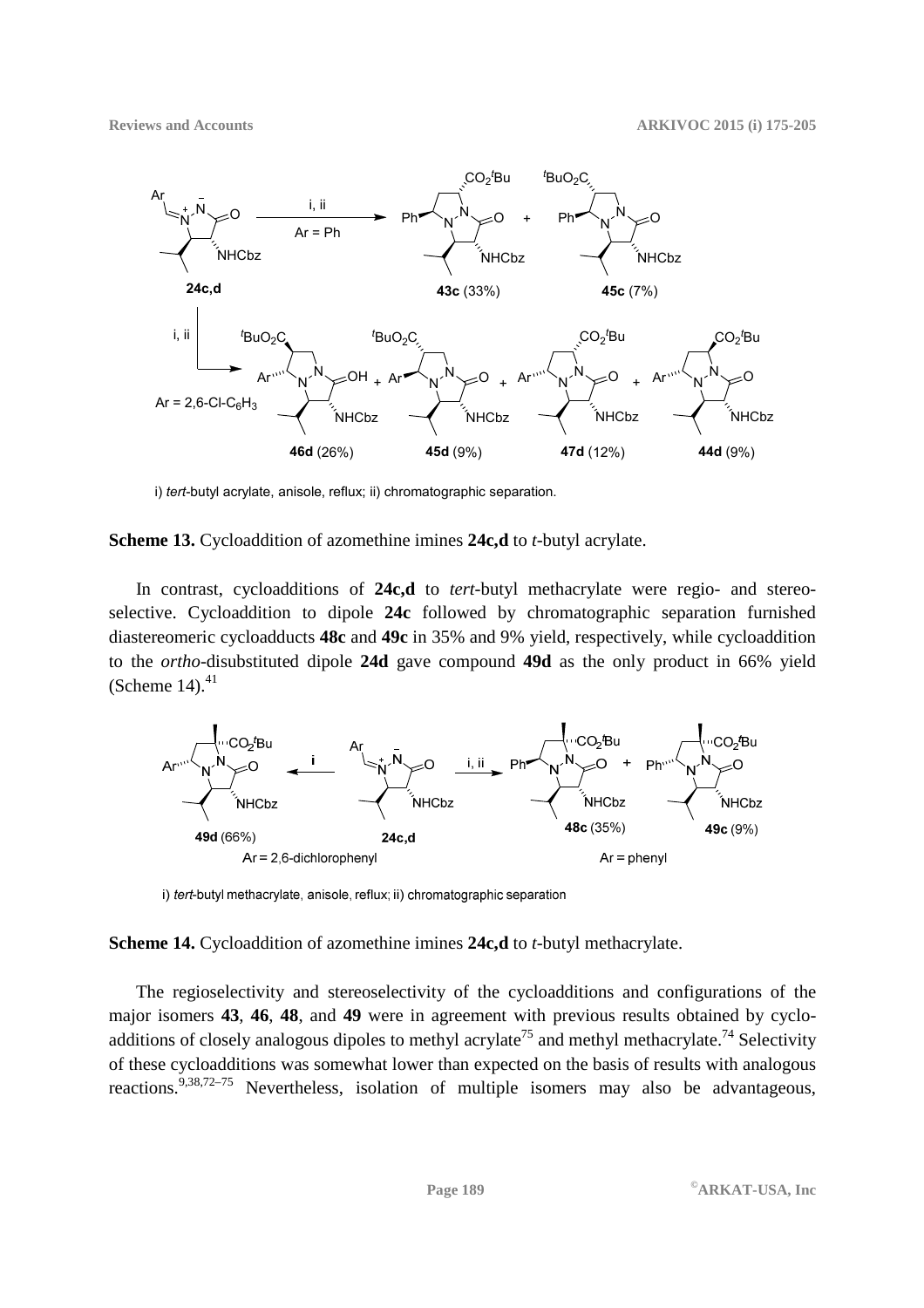providing more stereochemical diversity of the 6-amino-7-oxotetrahydropyrazolo<sup>[1,2-*a*]-</sup> pyrazole-1(or 2)-carboxylic acid scaffold  $(c.f.$  Schemes  $12-14$ ).<sup>41</sup>

Having this small, stereochemically diverse library of dipeptides **43**–**49** in our hands, we continued with selective deprotection of the amino and the carboxy function. Acidolytic deprotection of the carboxy group afforded the corresponding carboxylic acids **50a**–**e** in 67– 100% yields, while hydrogenolytic deprotection of the amino group afforded the corresponding free amines  $51a-d$  in 20–94% yields (Scheme 15).<sup>41</sup>



**Scheme 15.** Preparation of the carboxy- (**50**) and the amino-building blocks **51**.

To show that compounds **50** and **51** can serve as useful building blocks for the synthesis of U-shaped peptides, tetrapeptide **54** and hexapeptide **57** with 3-amino-2-oxo-1,4-diazabicyclo[3.3.0]octane-7-carboxylic acid (**40**) as the central part of the sequence were prepared. Amidation of dipeptide **50a** with glycine methyl ester gave the tripeptide **52** in 50% yield. Catalytic hydrogenation of **52** followed by acylation of **53** with Boc-glycine in the presence of 2 ethoxy-1-ethoxycarbonyl-1,2-dihydroquinoline (EEDQ) furnished tetrapeptide **54** in 87% yield. Similarly, acylation of **51a** with *N*-(*N*-benzyloxycarbonylglycyl)glycine gave the tetrapeptide **55** in 74% yield. Treatment of **55** with trifluoroacetic acid in dichloromethane afforded the carboxylic acid **56** in 23% yield. Amidation of the acid **56** with *N*-(glycyl)glycine methyl ester furnished the hexapeptide  $57$  in  $62\%$  yield (Scheme 16).<sup>41</sup>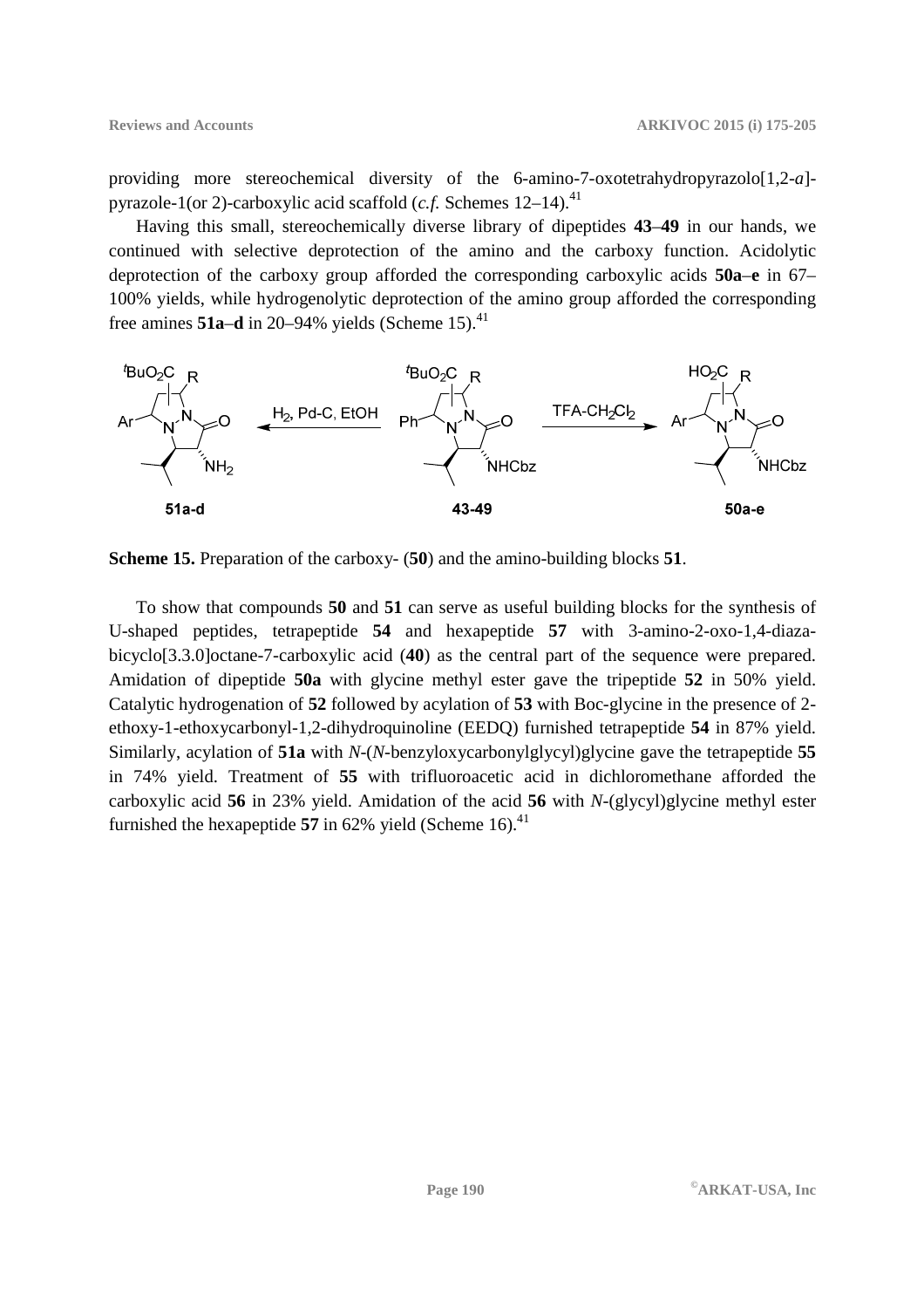**Reviews and Accounts ARKIVOC 2015 (i) 175-205** 





## **Scheme 16.** Formation of the hexapeptide **57**.

Finally, sixteen non-racemic tripeptides **58**–**65** and **58′**–**65′** were prepared. Amidation of the racemic N-protected dipeptides **50** with methyl (*S*)-alaninate gave diastereomeric tripeptides **58/58′**–**62/62′**, which were separated by MPLC to furnish the non-racemic, diastereomerically pure N-protected tripeptide esters **58**–**62**, and **58′**–**62′**. Similarly, acylation of the racemic Cprotected dipeptides **51** with (*S*)-Boc-alanine in the presence of EEDQ followed by separation of diastereomers by MPLC afforded the non-racemic tripeptide esters **63**–**65** and **63′**–**65′** (Scheme  $17)$ .<sup>41</sup>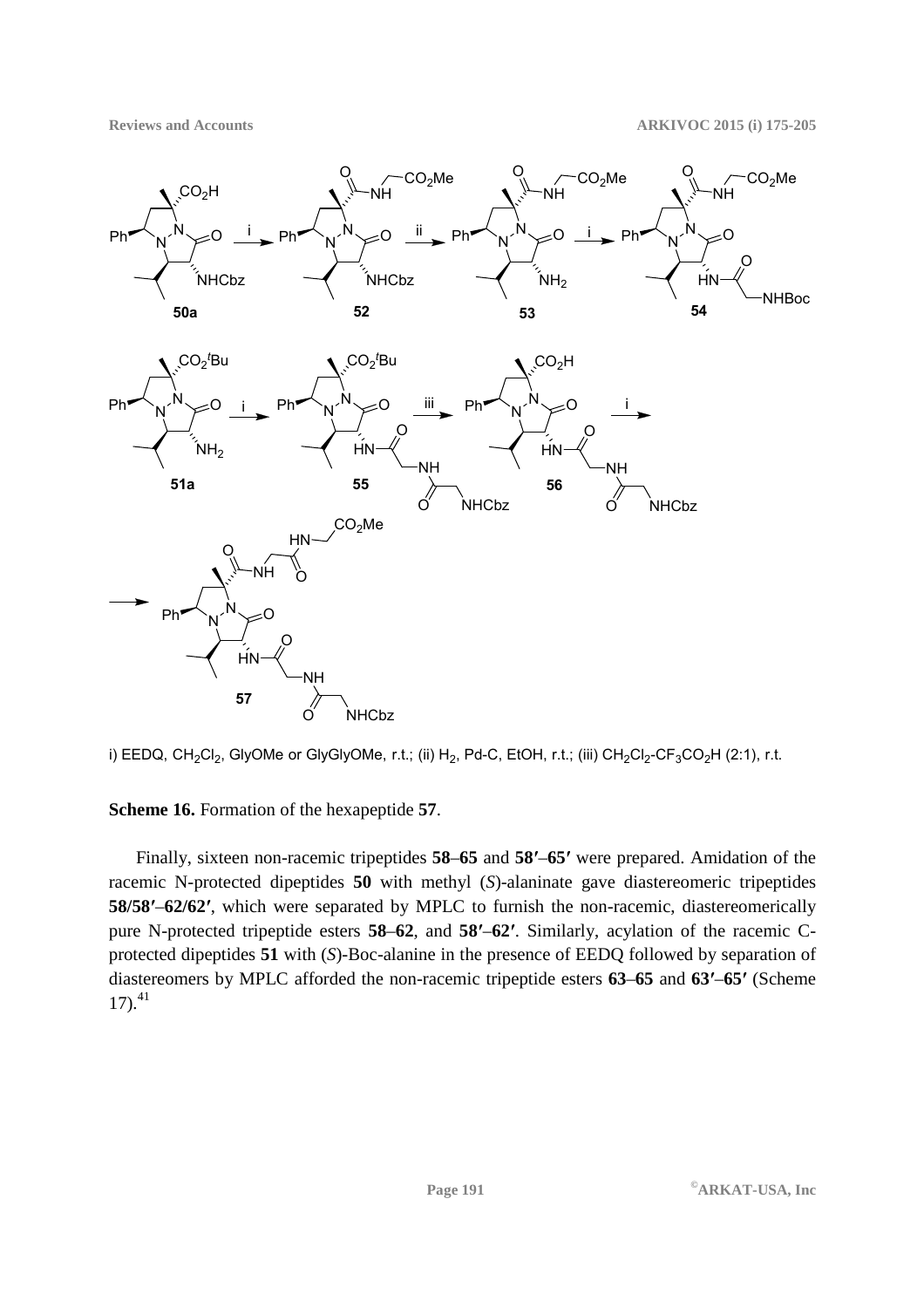

**Scheme 17.** Non-racemic tripeptides **58/58′**–**65/65′**obtained by coupling of the racemic building blocks with (*S*)-alanine derivatives followed by chromatographic separation.

However, the weakest link in the above synthesis of peptide analogues was the  $[3+2]$ cycloaddition step, which had to be performed in refluxing anisole to assure a complete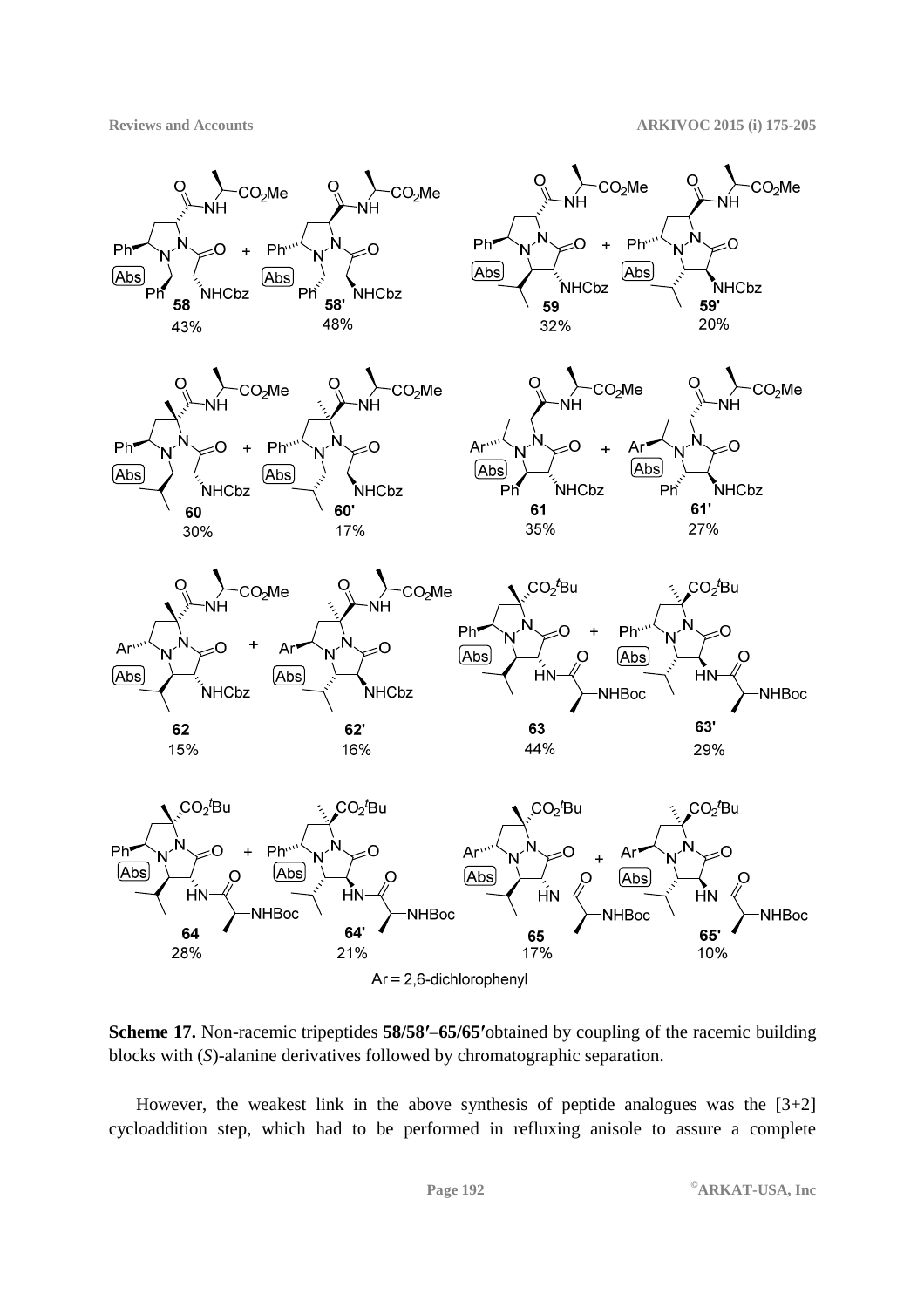conversion of the starting dipole (*cf.* Schemes 10 and 12–14). Since epimerization of an *α*-amino acid (and their derivatives) is usually fast above 100  $\degree$ C, the use of enantiopure azomethine imines for the synthesis of the non-racemic cycloadducts would not make sense. This serious drawback could by overcome by catalysis, which should significantly lower the required reaction temperature. This has been previously shown by regio- and stereo-selective copper(I) iodidecatalyzed cycloadditions of ethyl propiolate in refluxing dichloromethane.<sup>76</sup> In contrast, the noncatalyzed cycloadditions required harsh thermal activation (~150 °C) and led to mixtures of isomeric cycloadducts.<sup>77</sup> In extension, an optimized Cu-catalyzed method that allowed the preparation of separable non-racemic products under mild conditions was developed. Cycloaddition of azomethine imine **41a** with methyl propiolate was chosen as the model reaction in search for suitable reaction conditions. Since the cycloadduct **66a** is highly fluorescent (bright yellow fluorescence at 375 nm), simple and effective monitoring of the reaction progress was feasible by TLC. Optimization process revealed, that a full conversion of reactants at room temperature was performed at best in acetonitrile in the presence of CuI and Hünig base. Under these optimized conditions, the conversion of **41a** was complete after 12 hours and the cycloadduct **66a** was isolated in 98% yield upon chromatographic workup. Cycloadditions of racemic azomethine imines **41a**–**c**,**f**,**g** to *tert*-butyl (*S*)-(3-oxopent-4-yn-2-yl)carbamate (**67**) 78–80 under the above conditions afforded mixtures of diastereomeric cycloadducts **68a**–**c**,**f**/**68′a**–**c**,**f** and **69g**/**69′g** in 68–95% yields. Subsequently, diastereomers **68a**–**c**,**f**/**68′a**–**c**,**f** and **69g**/**69′g** were separated by medium-performance liquid chromatography (MPLC) to furnish diastereomerically pure non-racemic compounds **68a**–**c**,**f**, **68′a**–**c**,**f**, **69g**, and **69′g** in 3–45% yields.<sup>81</sup> Also here, the regioselectivity and stereoselectivity of the cycloadditions and relative configurations of cycloadducts were in agreement with previous results obtained by closely related cycloadditions (Scheme 18).<sup>9,38,41,76</sup>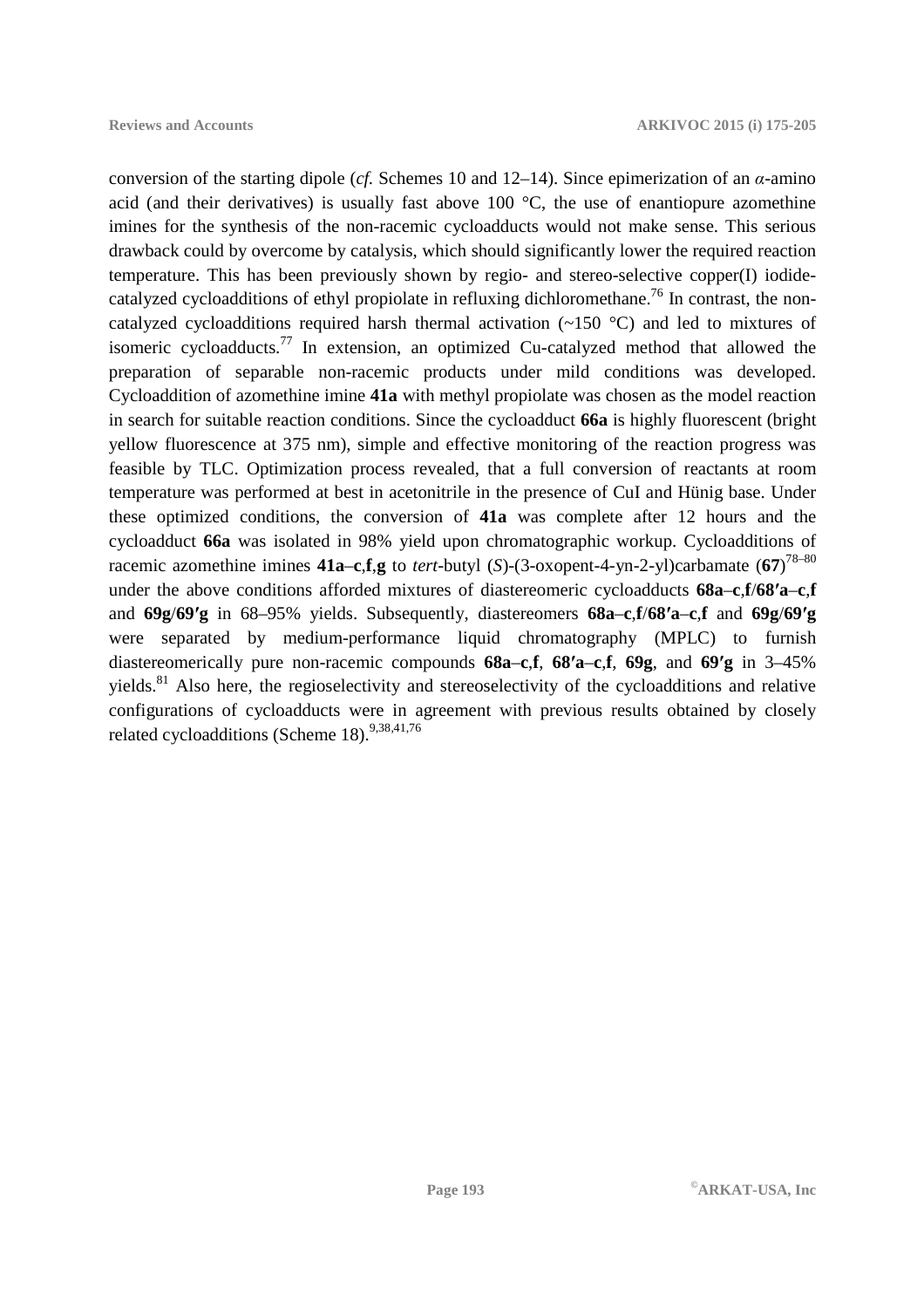![](_page_19_Figure_2.jpeg)

i) Cul (0.2 equiv.), Pr<sub>2</sub>EtN (0.5 equiv.), MeCN, r. t.; ii) chromatographic separation.

**Scheme 18.** Formation of non-racemic products **66**, **68**, and **69**.

## **4.2 Pyrazolo[1,5–***c***]pyrimidines**

Recently, a series of tetrahydropyrazolo[1,5-*c*]pyrimidine-2,7(1*H*,3*H*)-diones **73a**–**h**, the first representatives of a so far unexplored saturated heterocyclic system, has been synthesized in twelve steps from methyl acrylate (**16**). The first part of the synthesis comprises a seven-step preparation of 5-{2-[(alkyl)(benzyloxycarbonyl)amino]ethyl}pyrazolidin-3-ones **23a**–**c** (*cf*. Scheme 5). Unfortunately, attempts to prepare N(2)-substituted pyrazolidinones by cyclizations of the mesylates **22** with cyclohexyl-, *tert*-butyl-, and phenylhydrazine failed. Consequently, a different, somewhat longer approach was applied. First, the pyrazolidinone **23a** was treated with CICOOBn to afford the Cbz-protected derivative  $70a$  (R = Cbz) in 70% yield. However, subsequent N-methylation with MeI did not proceed to completion and the N-methylated intermediate **71a** was obtained in only 18% yield. Subsequent removal of both Cbz groups by catalytic hydrogenation, cyclisation of the intermediate 1,4-diamine with 1,1′-carbonyldiimidazole (CDI), and chromatographic workup furnished the first final product **73a** in 30% yield over two steps (Path A, Scheme 19). On the other hand, 1-Boc analogues of **70**, prepared by treatment of 23a–c with Boc<sub>2</sub>O in 73–97% yields, readily underwent alkylation of the amidic nitrogen N(2) to give the fully substituted intermediates **71b**–**h** in 49–73% yields. Acidolytic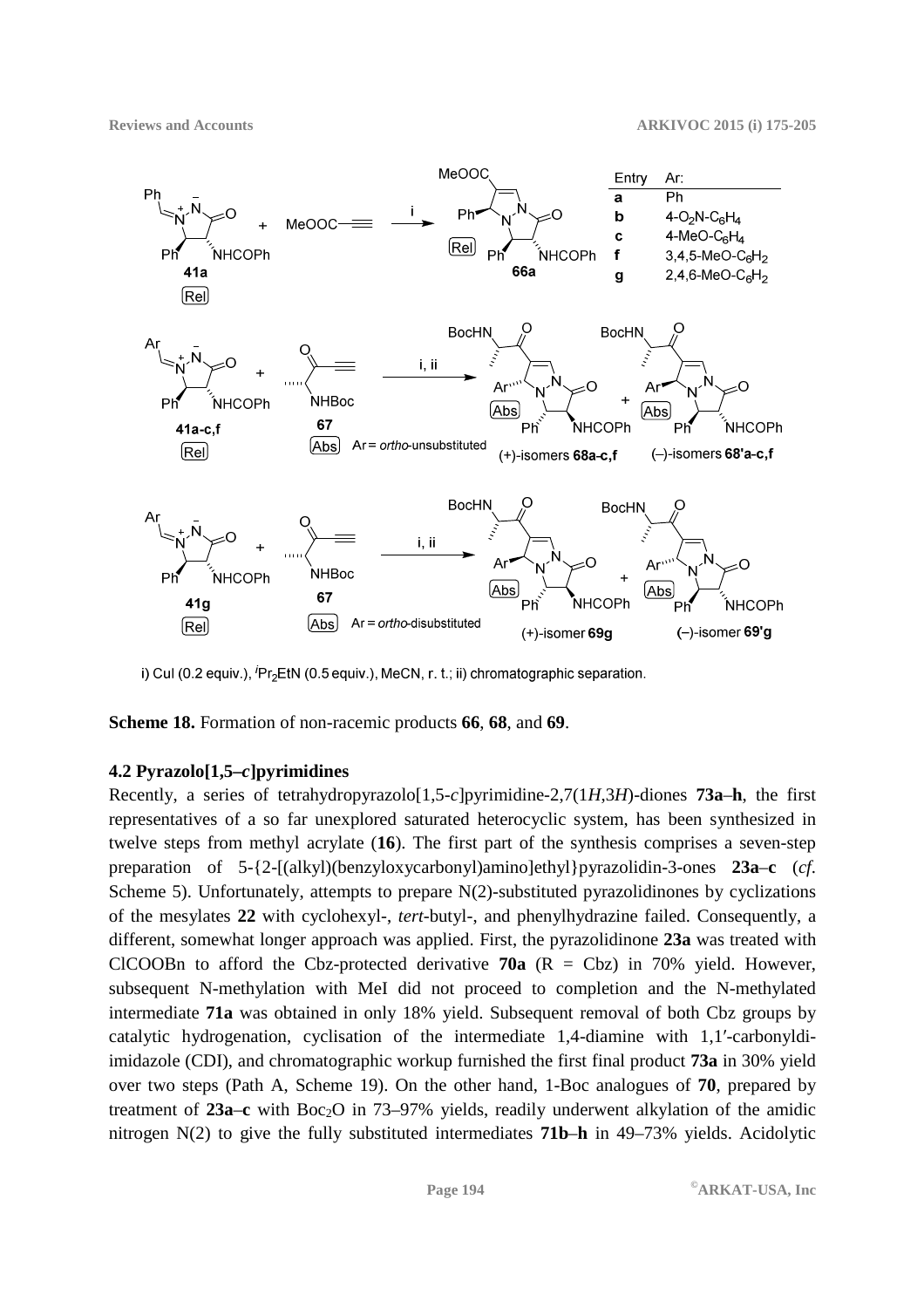removal of the Boc group gave the 1-unsubstituted pyrazolidinones **72b**–**g** in 77–99% yields. Subsequent hydrogenolysis of the Cbz group followed by cyclisation of the so-formed free 1,4 diamine with CDI, and chromatographic workup furnished title compounds **73b**–**h** in 28–65% yields over the last two steps. This somewhat tedious twelve-step synthesis was simplified by performing it, as far as possible, in a one-pot manner (Path B, Scheme 19).<sup>53</sup>

![](_page_20_Figure_3.jpeg)

i) CICOOBn or Boc<sub>2</sub>O, 1,4-dioxane-H<sub>2</sub>O, Na<sub>2</sub>CO<sub>3</sub>, r.t.; ii) R<sup>2</sup>-X, DMF, K<sub>2</sub>CO<sub>3</sub>, r.t.; iii) H<sub>2</sub>, Pd-C, MeOH, r.t.; iv) CDI, DMF, r.t.; v) TFA-CH<sub>2</sub>Cl<sub>2</sub>, r.t.

#### **Scheme 19.** Preparation of pyrazolo-pyrimidinediones **73a-h**.

Soon afterwards a novel simpler five-step synthesis of 1,6-disubstituted tetrahydropyrazolo[1,5-*c*]pyrimidine-2,7(1*H*,3*H*)-diones **73** was developed. This starts with a 'ring switching' transformation of the commercially available 5,6-dihydro-2*H*-pyran-2-one (**6**) with hydrazine hydrate in ethanol, giving 5-(2-hydroxyethyl)pyrazolidin-3-one (**7a**) in quantitative yield (*cf.* Scheme 2). Subsequent reaction of **7a** with isocyanates **74a**–**d** in anh. DMF at r.t. afforded the urea derivatives **75a**–**d** in 73–97% yields. Appel-type bromination of the alcohols **75** with PPh<sub>3</sub>–CBr<sub>4</sub> in CH<sub>2</sub>Cl<sub>2</sub> followed by evaporation gave the crude bromoethyl intermediates **76a**–**d**, which were used in the subsequent step without further purification. Cyclisation of **76** with *t*-BuOK in anh. DMF, followed by chromatographic purification gave the 6-substituted tetrahydropyrazolo[1,5-*c*]pyrimidine-2,7(1*H*,3*H*)-diones **77a**–**d** in 40–65% yields over two steps. Finally,  $S<sub>N</sub>2$ -type alkylation of 77 with primary alkyl halides, followed by isolation by thorough chromatographic workup (FC then MPLC) furnished the final products **73i**–**r** in 22–93% yields (Scheme 20). $44$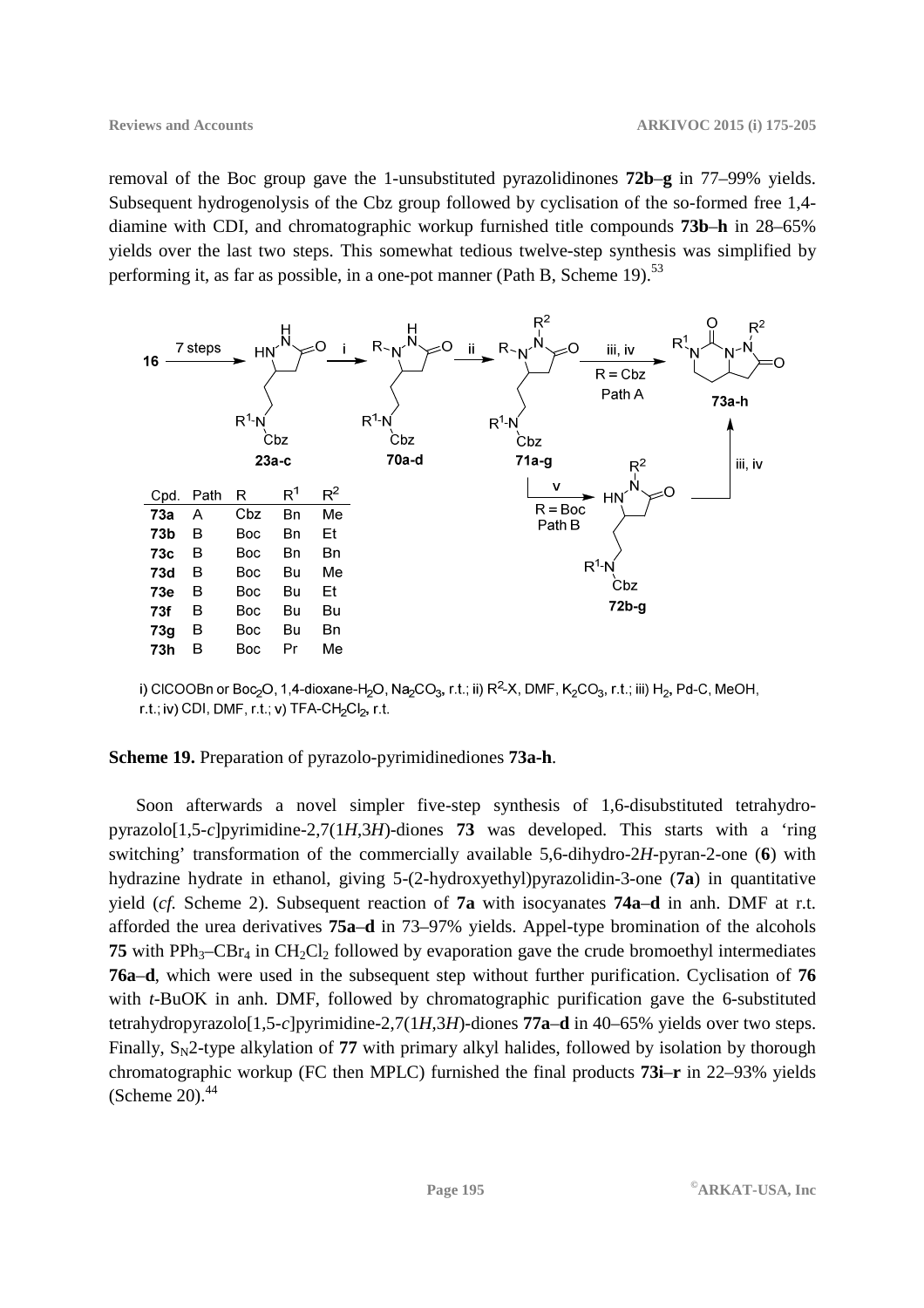![](_page_21_Figure_2.jpeg)

**Scheme 20.** A five-step synthesis of 1,6-disubstituted tetrahydropyrazolo[1,5-*c*]pyrimidine-2,7(1*H*,3*H*)-diones **73i**–**r**.

### **5. Structural Features of 3-Pyrazolidinones**

The structures of several representative 3-pyrazolidinones and their fused analogues in the solid state have been unambiguously determined by X-ray crystallography.<sup>40-42,44,47,72-77</sup>

The <sup>1</sup>H-NMR spectroscopic data of the pyrazolidinones **4** and **25**–**33** and azomethine imines **24** revealed some interesting structural features of these compounds. In solution, these pyrazolidinone derivatives can equilibrate between two envelope conformers A and C *via* the planar conformer B (Scheme 21). The conformations in solution were established on the basis of the magnitude of the vicinal coupling constant. According to the coupling constants,  $\frac{3J_{\text{H-5H}}}{\text{m}}$  ${}^{3}J_{4H-5H}$  ~ 11 Hz, the 4,5-disubstituted compounds 4, 27, and 31 exist as envelope conformers A with pseudo axial H–N(1), H–C(4), and H–C(5) ( $\theta \sim 180$  °C). In contrast, small vicinal coupling constants,  ${}^{3}J_{4H-5H} \sim 3$  Hz, in 1,2,4,5-tetrasubstituted pyrazolidinones 26, 29, 30, and 33 were in agreement with conformer C where H–C(4) and H–C(5) were pseudo equatorial ( $\theta \sim 100$  °C). The conformation of 1,4,5-trisubstituted compounds **25**, **28**, and **32** was dependent on the substituent at position 5: compounds **25** with a Ph substituent adopted conformation A with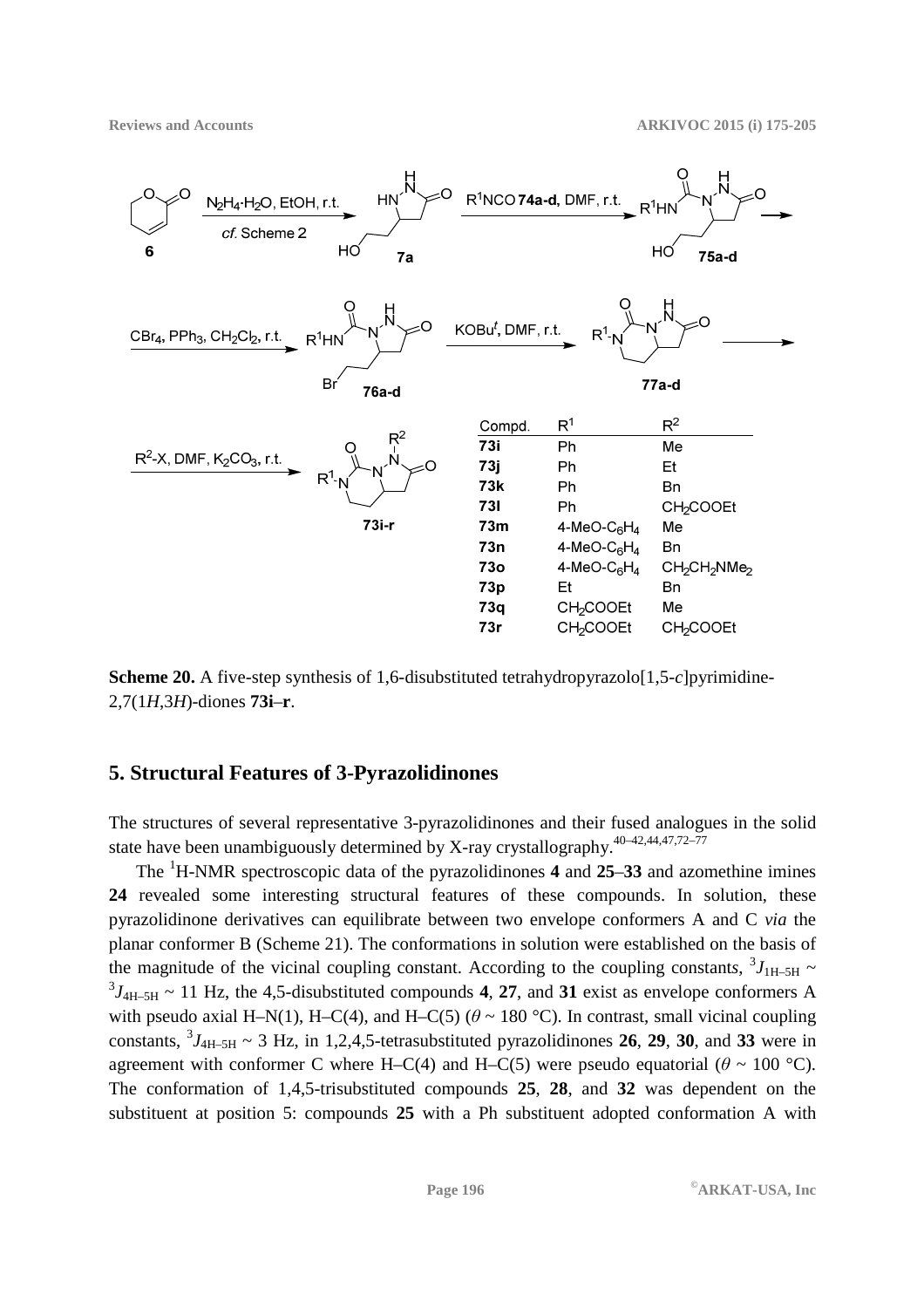pseudo axial H–C(4) and H–C(5)  $({}^3J_{4H-5H} \sim 11$  Hz), while the coupling constant,  ${}^3J_{4H-5H} \sim 7$  Hz, in 5-isopropylpyrazolidinones **25**, **28**, and **32** is in agreement, either with the flat conformer B ( $\theta$  $\sim$  120 °C), or with a rapid equilibrium between the conformers A and C. In the more rigid dipoles 24 with a sp<sup>2</sup>-hybridised N(1)-atom, however, the coupling constant,  ${}^3J_{4H-5H} \sim 5$  Hz, is clearly consistent with the planar conformer B (Scheme 21).<sup>40–42</sup>

![](_page_22_Figure_3.jpeg)

**Scheme 21.** Substituent-dependent conformational equilibrium in solution.

The anticipated U-shaped structure of the pyrazolo[1,2–*a*]pyrazole-based peptides **43**–**65** and **58′**–**65′** was confirmed by X-ray diffraction and by NMR. The X-ray structures of dipeptides **46b** and its free amino derivative, **46d**, and tripeptides **60′**, **61′**, and **63′** exhibit the U-shaped structure of the peptide chain. The U-shape of **60′** is additionally stabilized by intramolecular N-H·O=C hydrogen bond donated by N13 from the alanyl residue and accepted by O9 of the C=O group. In CDCl<sub>3</sub> solution, formation of  $(7')C=O<sup>+</sup>-N-C(2)$  intramolecular hydrogen bond in tripeptides **58/58'–62/62'** with the C-terminal (*S*)-alanyl residue was supported by <sup>1</sup>H NMR spectroscopy. Typically, the signals for the non-hydrogen bonded amidic NH protons appeared at a chemical shift of  $\delta = 5-7$  ppm, while the signals for the hydrogen bonded 2-NH protons exhibited higher chemical shift,  $\delta = 7.5{\text -}9.3$  ppm. For example, in the <sup>1</sup>H NMR spectrum of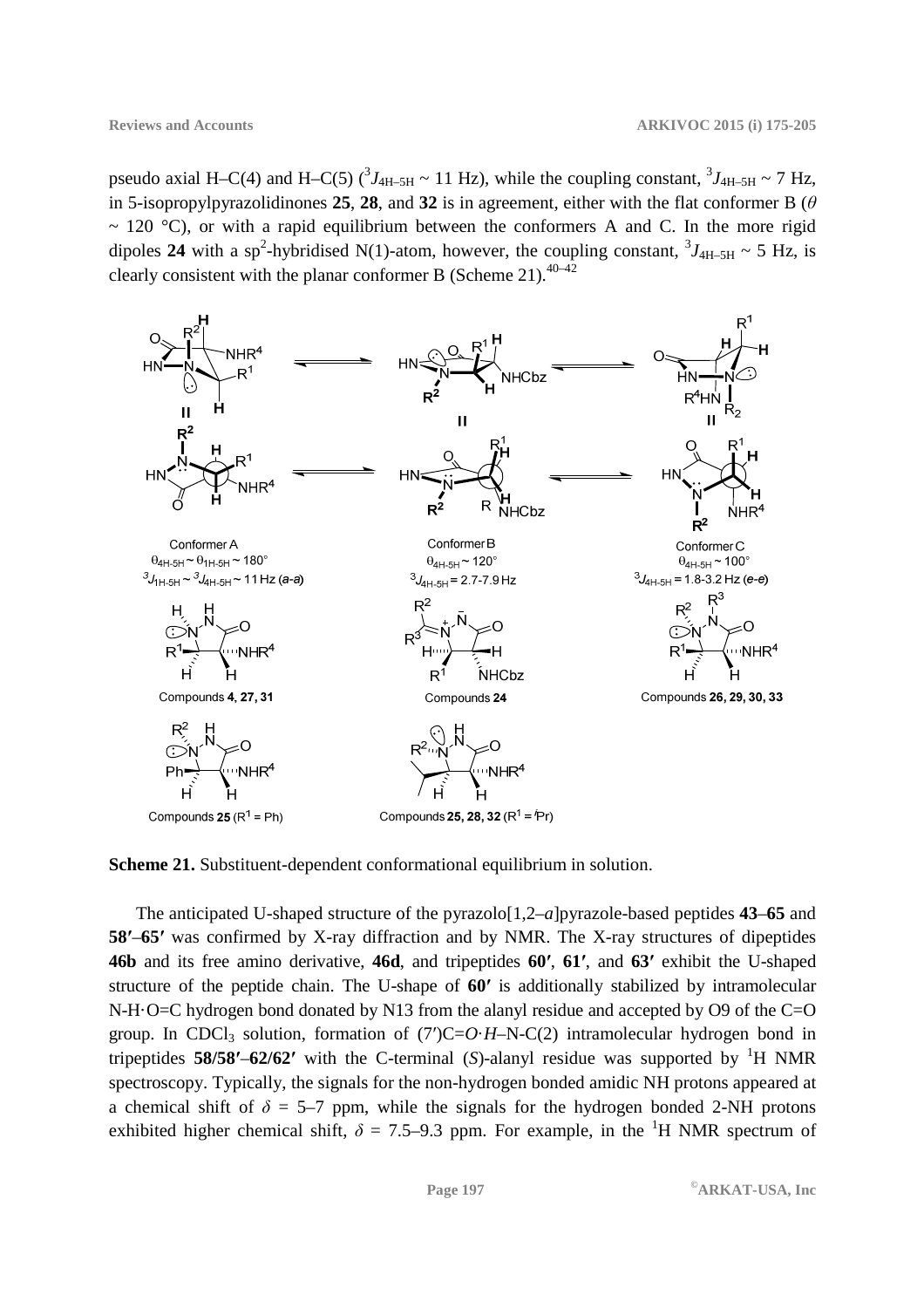tripeptide **60′** with the C-terminal (*S*)-alanine residue, a doublet for the H–N-C(2) proton at 8.39 ppm indicates non-covalent interactions of this NH group, explainable by (7′)C=*O*·*H*–N-C(2) intramolecular hydrogen bond. In contrast, a broad singlet for 2-NH proton at 4.94 ppm in the <sup>1</sup>H NMR spectrum of tripeptide **64′** with the N-terminal (*S*)-alanine residue does not support hydrogen bonding of this NH group (Figure 5). $41$ 

![](_page_23_Figure_3.jpeg)

**Figure 5.** Characteristic chemical shifts of the NH protons in tripeptide **60′** (intramolecular hydrogen bond) and **64′** (without intramolecular hydrogen bond).

The absolute configurations of the non-racemic tripeptides **60′**, **61′**, and **63′** were unambiguously established by X-ray diffraction. Consequently, the configurations of their diastereomers  $60$ ,  $61$ , and  $63$  were determined unambiguously as well.<sup>41</sup> Unfortunately, we have so far been unable to prepare single crystals for unambiguous determination of the absolute configuration of the other representative diastereomers. In the absence of a firm proof, tentative configurations were proposed for the other diastereomers on the basis of correlation between specific rotation and absolute configuration. $41,81$ 

In addition to X-ray structures of the representative tetrahydropyrazolo[1,5-*c*]pyrimidine-2,7(1*H*,3*H*)-diones **73**, 44,53 a more detailed 3D structure of title compounds **73a**–**r** was also established on the basis of characteristic vicinal coupling constants,  ${}^{3}J_{\text{H-H}}$ . Large coupling constants,  ${}^{3}J_{3Ha-3aH} = {}^{3}J_{4Ha-5Hb} = 12.5$  Hz and  ${}^{3}J_{4Ha-3aH} = 10.5$  Hz are in agreement with antiperiplanar *trans*-orientation of these nuclei. Accordingly, the pyrimidine and the pyrazole part of tetrahydropyrazolo[1,5-*c*]pyrimidine-2,7(1*H*,3*H*)-dione system must both adopt a halfchair conformation in which C(3) and C(4) point out of the plane of the system and 3-Ha, 3a-H, 4-Ha, and 5-Hb are axial (Figure 6).  $44,53$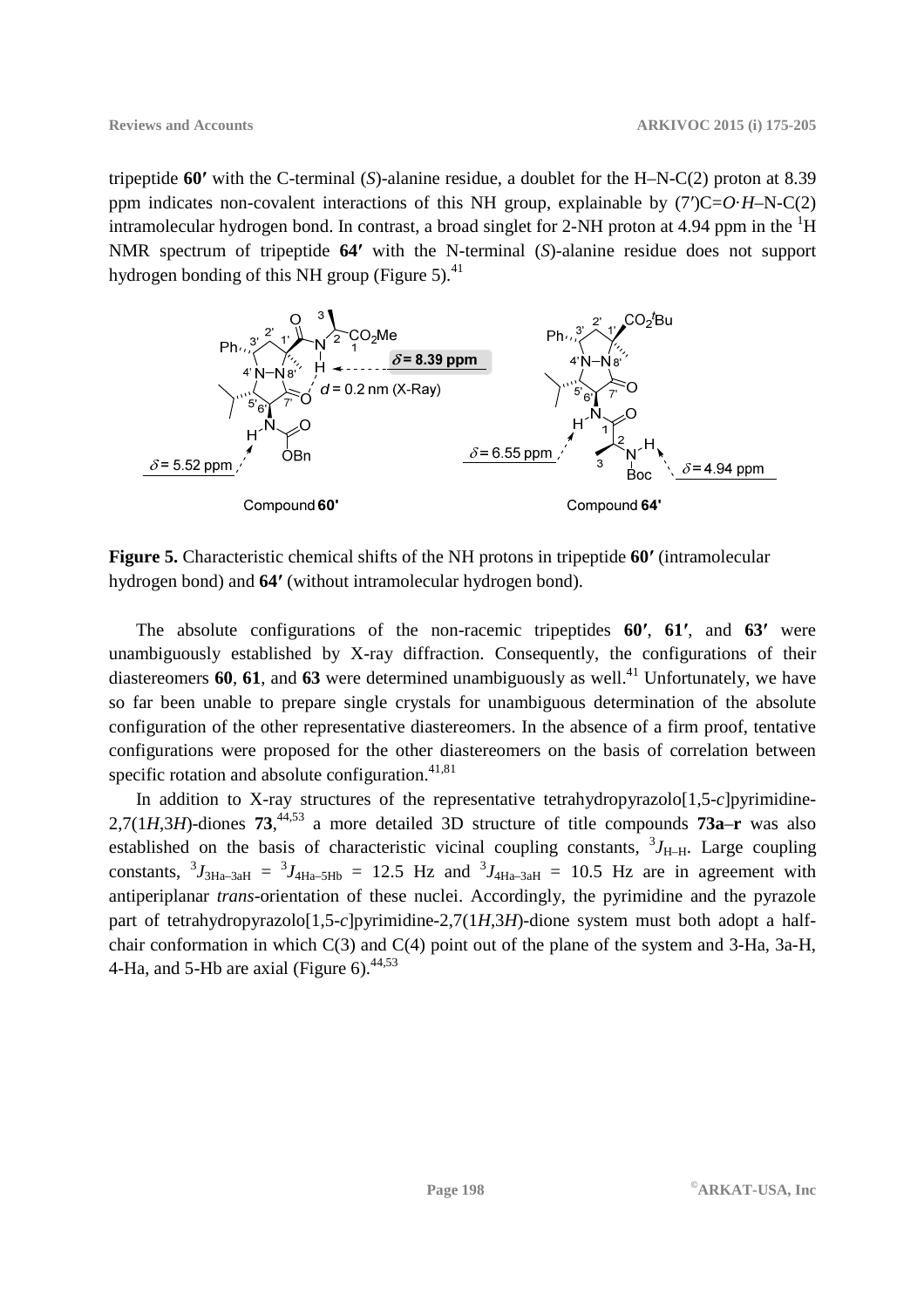![](_page_24_Figure_2.jpeg)

 $3J_{3Ha-3aH} = 3J_{4Ha-5Hb} = 12.5 Hz (trans, a-a)$  $3J_{\text{4Ha-3aH}} = 10.5 \text{ Hz (trans, a-a)}$  $3J_{4Hb-5Ha} = 3.5 Hz$  (trans, e-e)  $3J_{3Hb-3aH} = 3J_{4Hb-3aH} = 7 Hz (cis, e-a)$  $3J_{4Ha-5Ha}$  = 4 Hz (cis, a-e)

**Figure 6.** Characteristic NMR data for compounds **73a**–**r**.

# **6. References**

- 1. Kitamura, R. *Rept. Japan. Assoc. Adv. Sci.* **1942**, *16*, 541–544.
- 2. Spasov, A.; Kurtev, B. *Ann. Univ. Sofia, Fac. Phys.-math* **1947**, *43(Livre 2)*, 37–51.
- 3. Stodola, F. H. *J. Org. Chem.* **1948**, *13*, 757–762. http://dx.doi.org/10.1021/jo01163a023
- 4. Clarke, H. T. *Chemistry of Penicillin*; Clarke H. T.; Ed.; Oxford University Press: Oxford, 1949, pp 688–848.
- 5. Gagnon, P. E.; Boivin, J. L.; Jones, R. N. *Can. J. Res.* **1949**, *27B*, 190–204. http://dx.doi.org/10.1139/cjr49b-023
- 6. Otis, C. V. *J. Soc. Motion Picture Engrs.* **1949**, *52*, 534–539.
- 7. Dorn, H. *Chem. Heterocycl. Compd. USSR* **1981**, 3–31.
- 8. Claramunt, R. M.; Elguero, *J. Org. Proc. Prep. Int.* **1991**, *23*, 273–320. http://dx.doi.org/10.1080/00304949109458208
- 9. J. Svete in *(4R\*,5R\*)-4-Benzoylamino-5-phenyl-3-pyrazolidinone A Useful Building Block in the Synthesis of Functionalized Pyrazoles* in *Stereochemistry Research Trends*; Horvat, M. A.; Golob, J. H. Eds.; Nova Science Publishers, Inc.; New York. **2008**, pp 129–182. https://www.novapublishers.com/catalog/product\_info.php?products\_id=16416
- 10. Varvounis, G.; Fiamegos, Y.; Pilidis, G. *Adv. Heterocycl. Chem*. **2001**, *80*, 75–165. http://dx.doi.org/10.1016/S0065-2725(01)80013-1
- 11. Eicher, T.; Hauptmann, S. *The Chemistry of Heterocycles*, 2nd ed.; Wiley-VCH: Weinheim **2003**.

http://dx.doi.org/10.1002/352760183X

- 12. Marchand-Brynaert, J.; Ghosez, L. In *Recent Progress in the Chemical Synthesis of Antibiotics*; Lukacs, G., Ohno, M., Eds.; Springer. Berlin **1990**.
- 13. Hanessian, S.; McNaughton-Smith, G.; Lombart, H.-G.; Lubell, W. D. *Tetrahedron* **1997**, *53*, 12789–12854.

http://dx.doi.org/10.1016/S0040-4020(97)00476-6

14. Konaklieva, M. I.; Plotkin, B. J. *Curr. Med. Chem. Anti-Infect. Agents* **2003**, *2*, 287–302.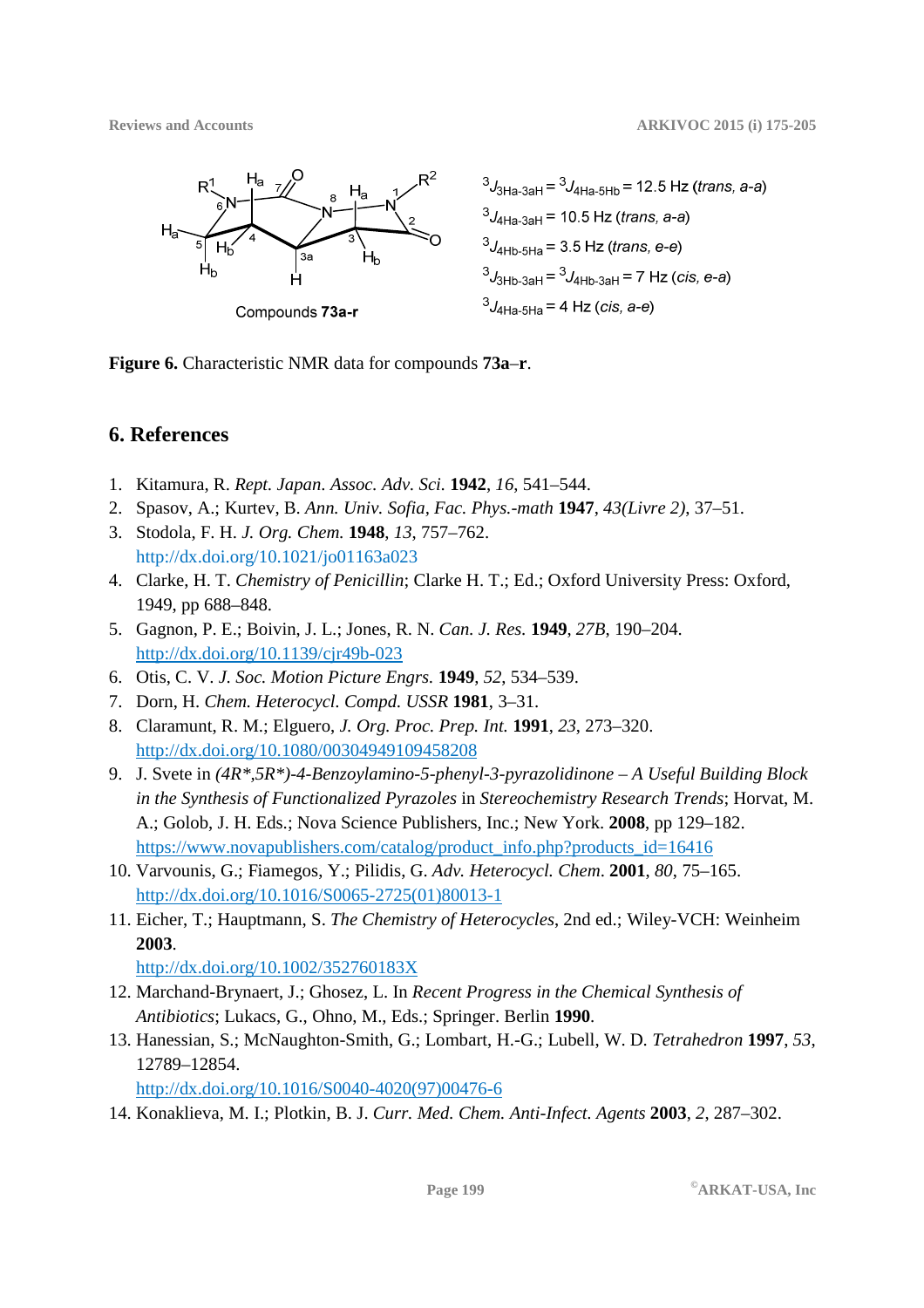http://dx.doi.org/10.2174/1568012033482980

- 15. White, H. L.; Howard, J. L.; Cooper, B. R.; Soroko, F. E.; McDermed, J. D.; Ingold, K. J.; Maxwell, R. A. *J. Neurochem*. **1982**, *39*, 271–273. http://dx.doi.org/10.1111/j.1471-4159.1982.tb04733.x
- 16. Kawai, K.; Hasegawa, J.; Shiojiri, H.; Nozawa, Y.; Tsurumi, K.; Fujimura, H. *Experientia* **1985**, *41*, 490–492. http://dx.doi.org/10.1007/BF01966164
- 17. Cucurou, C.; Battioni, J. P.; Thang, D. C.; Nam, N. H.; Mansuy, D. *Biochemistry* **1991**, *30*, 8964–8970.

http://dx.doi.org/10.1021/bi00101a008

- 18. Kosower, E. M.; Hershkowitz, E. Isr. Patent, IL 94658 A, 1994; *Chem. Abstr.* **1995**, *122*, 214077.
- 19. Jungheim, L. N.; Sigmund, S. K.; Fisher, J. W. *Tetrahedron Lett*. **1987**, *28*, 285–288. http://dx.doi.org/10.1016/S0040-4039(00)95708-3
- 20. Jungheim, L. N.; Sigmund, S. K. *J. Org. Chem*. **1987**, *52*, 4007–4013. http://dx.doi.org/10.1021/jo00227a013
- 21. Jungheim, L. N.; Ternansky, R. J.; Holmer, R. E. *Drugs of the Future* **1990**, *15*, 149–157.
- 22. Ternansky, R. J.; Draheim, S. E.; Pike, A. J.; Counter, F. T.; Eudaly, J. A.; Kasher, J. S. *J. Med. Chem*. **1993**, *36*, 3224–3229. http://dx.doi.org/10.1021/jm00074a002
- 23. Kosower, E. M.; Radkowsky, A. E.; Fairlamb, A. H.; Croft, S. L.; Nea, R. A. *Eur. J. Med. Chem*. **1995**, *30*, 659–671. http://dx.doi.org/10.1016/0223-5234(96)88283-3
- 24. Svete, J.; Prešeren, A.; Stanovnik, B.; Golič, L.; Golič Grdadolnik, S. *J. Heterocycl. Chem.*  **1997**, *34*, 1323–1328. http://dx.doi.org/10.1002/jhet.5570340438
- 25. Chuang, T.-H.; Sharpless, K. B. *Helv. Chim. Acta* **2000**, *83*, 1734–1743. http://dx.doi.org/10.1002/1522-2675(20000809)83:8<1734::AID-HLCA1734>3.0.CO;2-E
- 26. Panfil, I.; Urbanczyk-Lipkowska, Z.; Suwinska, K.; Solecka, J.; Chmielewski, M. *Tetrahedron* **2002**, *58*, 1199–1212. http://dx.doi.org/10.1016/S0040-4020(01)01195-4
- 27. Fan, C. L.; Lee, W.-D.; Teng, N. W.; Sun, Y.-C.; Chen, K. *J. Org. Chem*. **2003**, *68*, 9816– 9818; and references cited therin. http://dx.doi.org/10.1021/jo034807w
- 28. Sibi, M. P.; Stanley, L. M.; Nie, X.; Venkatraman, L.; Liu, M.; Jasperse, C. P. *J. Am. Chem. Soc*. **2007**, *129*, 395–405; and references cited therin. http://dx.doi.org/10.1021/ja066425o
- 29. Lemay, M.; Aumand, L.; Ogilvie, W. W. *Adv. Synth. Catal*. **2007**, *349*, 441–447. http://dx.doi.org/10.1002/adsc.200600268
- 30. Lemay, M.; Trant, J.; Ogilvie, W. W. *Tetrahedron* **2007**, *63*, 11644–11655.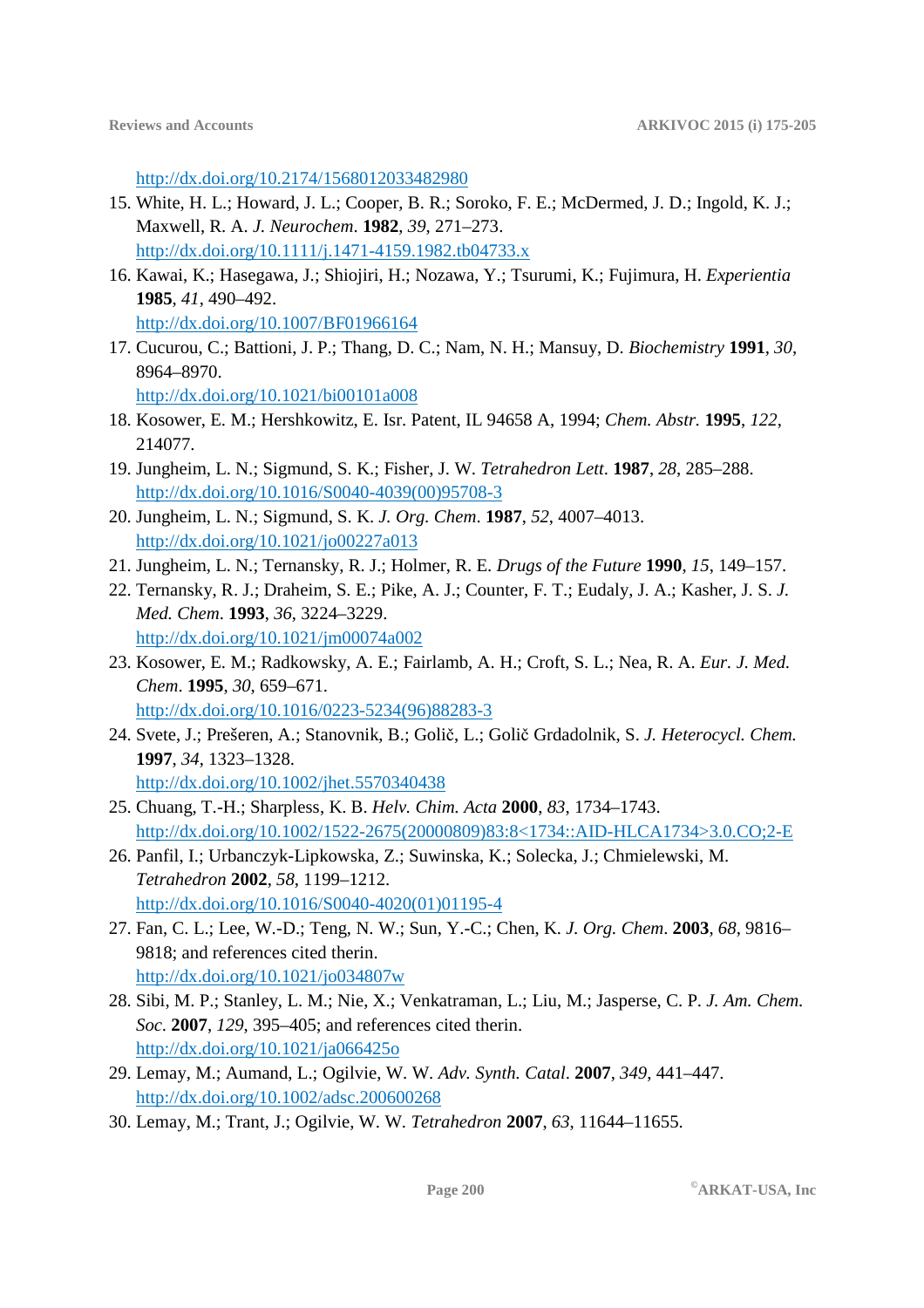http://dx.doi.org/10.1016/j.tet.2007.08.110

- 31. Lemay, M.; Ogilvie, W. W. *J. Org. Chem*. **2006**, *71*, 4663–4666. http://dx.doi.org/10.1021/jo060339p
- 32. Gould, E.; Lebl, T.; Slawin, A. M. Z.; Reid, M.; Smith, A. D. *Tetrahedron* **2010**, *66*, 8992– 9008.

http://dx.doi.org/10.1016/j.tet.2010.09.021

- 33. Brazier, J. B.; Cavill, J. L.; Elliott, R. L.; Evans, G.; Gibbs, T. J. K.; Jones, I. L.; Platts, J. A.; Tomkinson, N. C. O. *Tetrahedron* **2009**, *65*, 9961–9966. http://dx.doi.org/10.1016/j.tet.2009.10.009
- 34. Evans, G. J. S.; White, K.; Platts, J. A.; Tomkinson, N. C. O. *Org. Biomol. Chem*. **2006**, *4*, 2616–2627. http://dx.doi.org/10.1039/b602645a
- 35. Cavill, J. L.; Elliott, R. L.; Evans, G.; Jones, I. L.; Platts, J. A.; Ruda, A. M.; Tomkinsona, N. C. O. *Tetrahedron* **2006**, *62*, 410–421. http://dx.doi.org/10.1016/j.tet.2005.08.110
- 36. Stanovnik, B.; Svete, J. *Targets in Heterocyclic Systems* **2000**, *4*, 105–137.
- 37. Svete, J. *J. Heterocycl. Chem.* **2002**, *39*, 437–454. http://dx.doi.org/10.1002/jhet.5570390302
- 38. Svete, J. *Arkivoc* **2006**, *(vii)*, 35–56.
- 39. Schmidt, U.; Griesser, H.; Lietenberger, V.; Lieberknecht, A.; Mangold, R.; Meyer, R.; Riedl, B. *Synthesis* **1992**, 487–490. http://dx.doi.org/10.1055/s-1992-26143
- 40. Novak, A.; Bezenšek, J.; Grošelj, U.; Golobič, A.; Stanovnik, B.; Svete, J. *Arkivoc* **2011**, *(vi)*, 18–28.
- 41. Novak, A.; Testen, A.; Bezenšek, J.; Grošelj, U.; Hrast, M.; Kasunič, M.; Gobec, S.; Stanovnik, B.; Svete, J. *Tetrahedron* **2013**, *69*, 6648–6665. http://dx.doi.org/10.1016/j.tet.2013.05.122
- 42. Novak, A.; Štefanič, M.; Grošelj, U.; Hrast, M.; Kasunič, M.; Gobec, S.; Stanovnik, B.; Svete, J. *Helv. Chim. Acta* **2014**, *97*, 245–267. http://dx.doi.org/10.1002/hlca.201300169
- 43. Bohrisch, J; Faltz, H.; Paetzel, M.; Liebscher, J. *Liebigs Ann.* **1996**, 1581–1585. http://dx.doi.org/10.1002/jlac.199619961013
- 44. Mirnik, J.; Grošelj, U.; Novak, A.; Dahmann, G.; Golobič, A.; Kasunič, M.; Stanovnik, B.; Svete, J. *Synthesis* **2013**, *45*, 3404–3412. http://dx.doi.org/10.1055/s-0033-1339977
- 45. Mansour, T. S.; Evans, C. A. *Synth. Commun.* **1990**, *20*, 773–781. http://dx.doi.org/10.1080/00397919008052321
- 46. Devant, R. M.; Radunz, H. E. *Tetrahedron Lett.* **1988**, *29*, 2307–2310. http://dx.doi.org/10.1016/S0040-4039(00)86044-X
- 47. Grošelj, U.; Golobič, A.; Svete, J.; Stanovnik, B. *Chirality* **2013**, *25*, 541–555.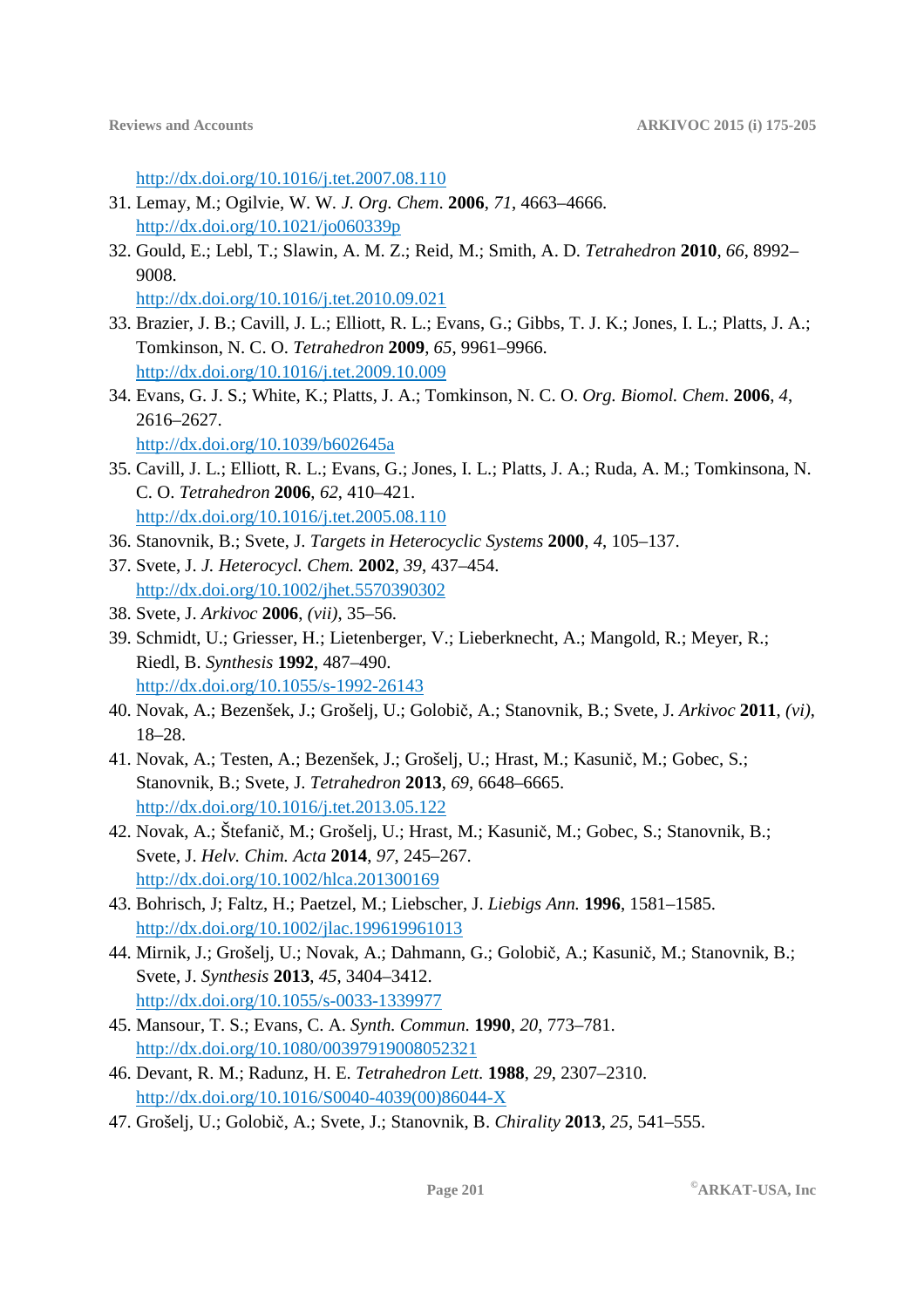http://dx.doi.org/10.1002/chir.22166

- 48. Žerovnik, D.; Grošelj, U.; Kralj, D.; Malavašič, Č.; Bezenšek, J.; Dahmann, G.; Stare, K.; Meden, A.; Stanovnik, B.; Svete, J. *Synthesis* **2010**, 3363–3373. http://dx.doi.org/10.1055/s-0030-1257864
- 49. Xue, C.-B.; He, X.; Roderick, J.; Corbett, R. L.; Decicco, C. P. *J. Org. Chem.* **2002**, *67*, 865– 870.

http://dx.doi.org/10.1021/jo016086b

- 50. Grošelj, U.; Kralj, D.; Wagger, J.; Dahmann, G.; Stanovnik, B.; Svete, J. *Arkivoc* **2012**, *(iii)*, 49–65; and references cited therin.
- 51. Perdih, P.; Baškovč, J.; Dahmann, G.; Grošelj, U.; Kočar, D.; Novak, A.; Stanovnik, B.; Svete, J. *Synthesis* **2011**, 2822–2832. http://dx.doi.org/10.1055/s-0030-1261034
- 52. Hashiguchi, S.; Kawada, A. and Natsugari, H. *Synthesis* **1992**, 403–408. http://dx.doi.org/10.1055/s-1992-26123
- 53. Grošelj, U.; Podlogar, A.; Novak, A.; Dahmann, G.; Golobič, A.; Stanovnik, B.; Svete, J. *Synthesis* **2013**, 639–650. http://dx.doi.org/10.1055/s-0032-1318107
- 54. Rutjes, F. P. J. T.; Hiemstra, H.; Pirrung, F. O. H.; Speckamp, W. N. *Tetrahedron* **1993**, *49*, 10027–10048. http://dx.doi.org/10.1016/S0040-4020(01)80199-X
- 55. Schlogl, K.; Derkosch, J.; Wawersich, E. *Monatsh. Chem.* **1954**, *85*, 607–626. http://dx.doi.org/10.1007/BF00902312
- 56. Schlogl, K.; Wessely, F.; Wawersich, E. *Monatsh. Chem.* **1954**, *85*, 957–971. http://dx.doi.org/10.1007/BF00898724
- 57. Yoon, J.; Cho, C.-W.; Han, H.; Janda, K. D. *Chem. Commun.* **1998**, 2703–2704. http://dx.doi.org/10.1039/a807067i
- 58. Gante, J.; Lautsch, W. *Chem. Ber.* **1964**, *97*, 994–1001. http://dx.doi.org/10.1002/cber.19640970410
- 59. Schwan, T. J.; Sanford, T. J. *J. Heterocycl. Chem.* **1979**, *16*, 1655–1656. http://dx.doi.org/10.1002/jhet.5570160830
- 60. Lalezari, I. *J. Heterocycl. Chem.* **1985**, *22*, 741–743. http://dx.doi.org/10.1002/jhet.5570220325
- 61. Bucherer; H. Th.; Steiner, W. *J. Prakt. Chem.* **1934**, *140*, 291–316.
- 62. Bucherer, H. Th.; Lieb, V. A. *J. Prakt. Chem.* **1934**, *141*, 5–43. http://dx.doi.org/10.1002/prac.19341410102
- 63. Vagner, J.; Qu, H.; Hruby, V. J. *Curr. Opin. Chem. Biol.* **2008**, *12*, 292-296.
- 64. http://dx.doi.org/10.1016/j.cbpa.2008.03.009
- 65. Robinson, J. A.; DeMarco, S.; Gombert, F.; Moehle K.; Obrecht, D. *Drug Discovery Today* **2008**, *13*, 944-951.

http://dx.doi.org/10.1016/j.drudis.2008.07.008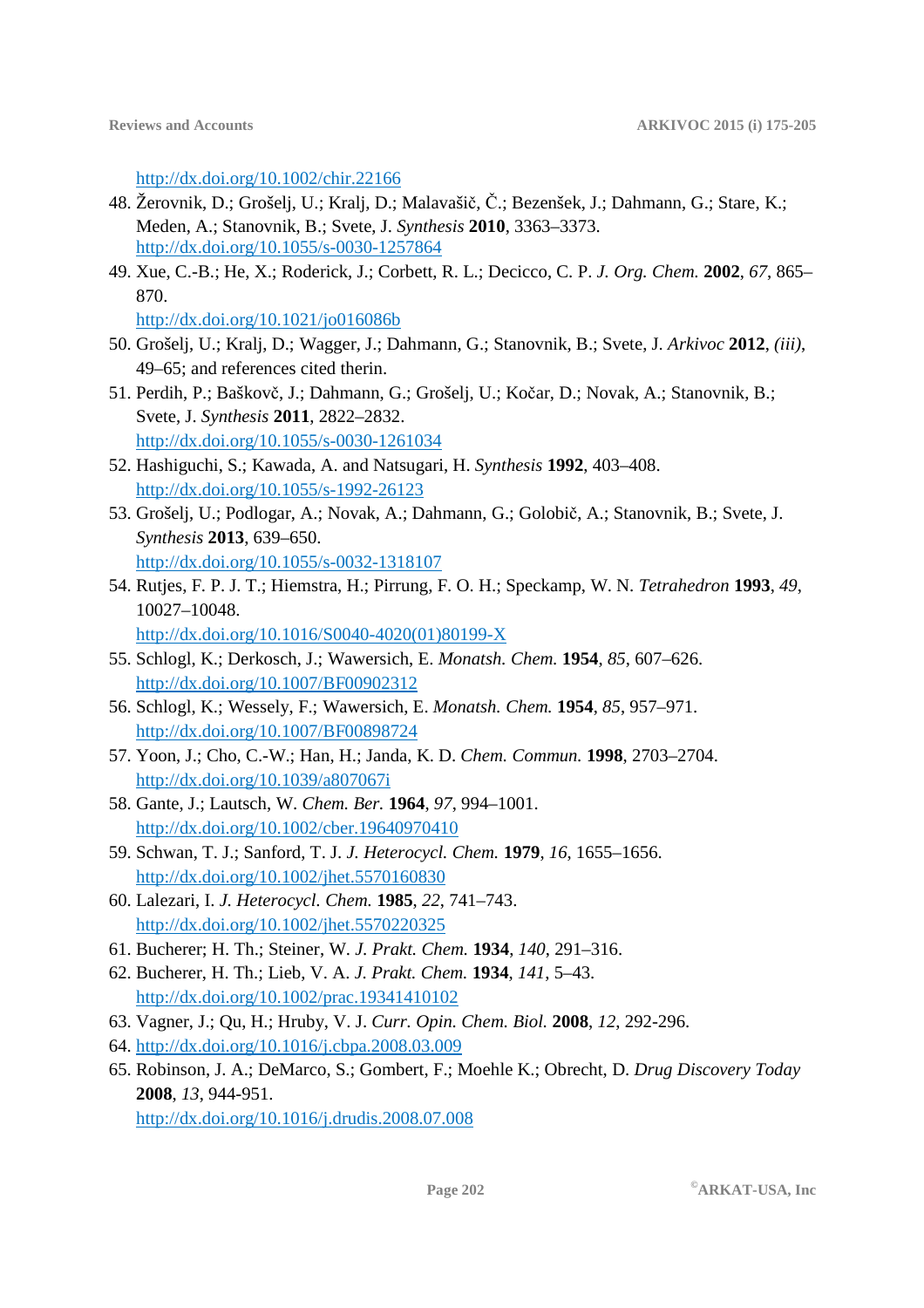- 66. Robinson, J. A. *Acc. Chem. Res.* **2008**, *41*, 1278-1288. http://dx.doi.org/10.1021/ar700259k
- 67. Hanessian S.; Auzzas, L. *Acc. Chem. Res.* **2008**, *41*, 1241-1251. http://dx.doi.org/10.1021/ar8000052
- 68. Wells J. A.; McClendon, C. L. *Nature* **2007**, *450*, 1001-1009. http://dx.doi.org/10.1038/nature06526
- 69. Hanessian, S.; McNaughton-Smith, G.; Lombart H.-G.; Lubell, W. D. *Tetrahedron* **1997**, *53*, 12789-12854. http://dx.doi.org/10.1016/S0040-4020(97)00476-6
- 70. Halab, L.; Gosselin F.; Lubell, W. D. *Biopolymers* **2000**, *55*, 101–122. http://dx.doi.org/10.1002/1097-0282(2000)55:2<101::AID-BIP20>3.0.CO;2-O
- 71. Cluzeau, J.; Lubell, W. D. *Biopolymers* **2005**, *80*, 98–150. http://dx.doi.org/10.1002/bip.20213
- 72. Elguero, J., *Pyrazoles,* in *Comprehensive Heterocyclic Chemistry II*, ed Katritzky, A. R.; Rees C. W.; Scriven, E. F. V.; Elsevier Science Ltd. *Oxford* **1996**, Vol. 3, pp 1–75. http://dx.doi.org/10.1016/B978-008096518-5.00059-9
- 73. Pezdirc, L.; Cerkovnik, J.; Pirc, S.; Stanovnik B.; Svete, J. *Tetrahedron* **2007**, *63*, 991–999. http://dx.doi.org/10.1016/j.tet.2006.11.012
- 74. Pezdirc, L.; Bevk, D.; Grošelj, U.; Meden, A.; Stanovnik B.; Svete, J. *J. Comb. Chem.* **2007**, *9*, 717–723.

http://dx.doi.org/10.1021/cc070041s

- 75. Novak, A.; Bezenšek, J.; Pezdirc, L.; Grošelj, U.; Kasunič, M.; Podlipnik, Č.; Stanovnik, B.; Šimůnek P.; Svete, J. *Tetrahedron* **2011**, *67*, 9729–9735. http://dx.doi.org/10.1021/cc070041s
- 76. Pezdirc, L.; Jovanovski, V.; Bevk, D.; Jakše, R.; Pirc, S.; Meden, A.; Stanovnik B.; Svete, J. *Tetrahedron* **2005**, *61*, 3977–3990. http://dx.doi.org/10.1016/j.tet.2005.02.049
- 77. Pezdirc, L.; Stanovnik B.; Svete, J. *Aust. J. Chem.* **2009**, *62*, 1661–1666. http://dx.doi.org/10.1071/CH09074
- 78. Pezdirc, L.; Stanovnik, B.; Svete, J. *Z. Naturforsch.* **2008**, *63b*, 375–383.
- 79. Cupps, T. L.; Boutin, R. H.; Rapoport, H. *J. Org. Chem.* **1985**, *50*, 3972–3979. http://dx.doi.org/10.1021/jo00221a004
- 80. Pirc, S.; Bevk, D.; Golobič, A.; Stanovnik, B.; Svete, J. *Helv. Chim. Acta* **2006**, *89*, 30–44. http://dx.doi.org/10.1002/hlca.200690010
- 81. Šenica, L.; Grošelj, U; Kasunič, M.; Kočar, D.; Stanovnik B.; Svete, J. *Eur. J. Org. Chem.* **2014**, 3067–3071. http://dx.doi.org/10.1002/ejoc.201402033
- 82. Pušavec, E.; Mirnik, J.; Šenica, L.; Grošelj, U.; Stanovnik, B.; Svete, J. *Z. Naturforsch.* **2014**, *69b*, 615–626. http://dx.doi.org/10.5560/ZNB.2014-4011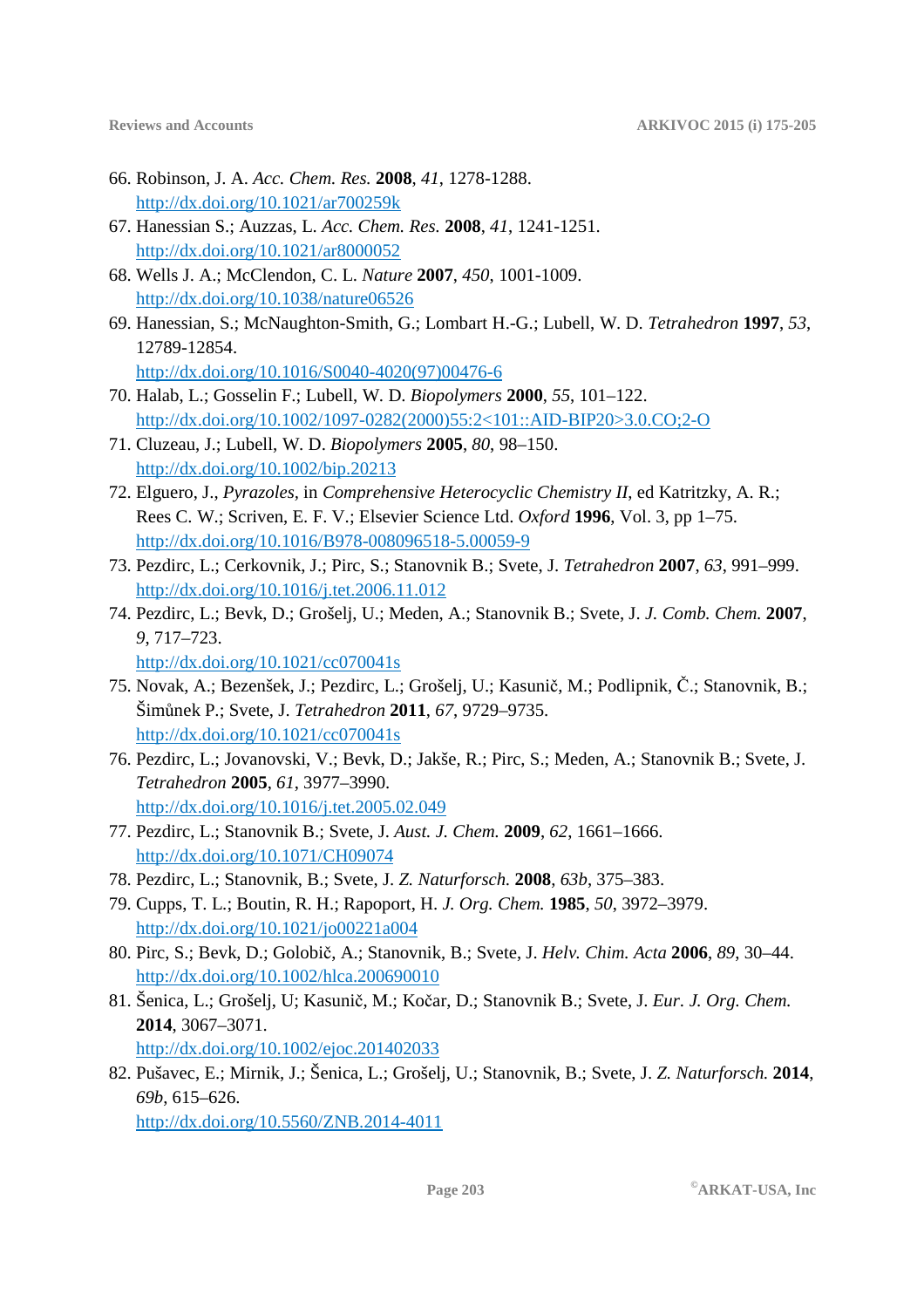## **Authors' Biographies**

![](_page_29_Picture_3.jpeg)

**Uroš Grošelj** was born in 1975 in Kranj, Slovenia. He studied chemistry at the University of Ljubljana and received his BSc in 2000. He continued his studies under the supervision of Professor Dr. Jurij Svete and received his PhD in 2004. His PhD work focused on the preparation of new camphor derived heterocycles using enaminone methodology. In 2008/2009 he was a post-doctoral fellow in the group of Professor Dr. Dieter Seebach at the ETH Zürich, Switzerland, where he worked on the isolation and X-ray structural characterization of intermediates in organocatalysis with diarylprolinol ethers and imidazolidinones. From 2014 he is employed as Assistant Professor at the Faculty of Chemistry and Chemical Technology, University of Ljubljana. He is author or co-author of 80 scientific papers and recipient of *Futurum Prize* and *Krka Prize* national awards. His research interests encompass synthesis of heterocyclic compounds, stereoselective synthesis, chemistry of terpene enaminones, and organocatalysis.

![](_page_29_Picture_5.jpeg)

**Jurij Svete** was born in Ljubljana, Slovenia in 1962. He studied chemistry at the University of Ljubljana where he received hid PhD in chemistry in 1990 under supervision of Professor